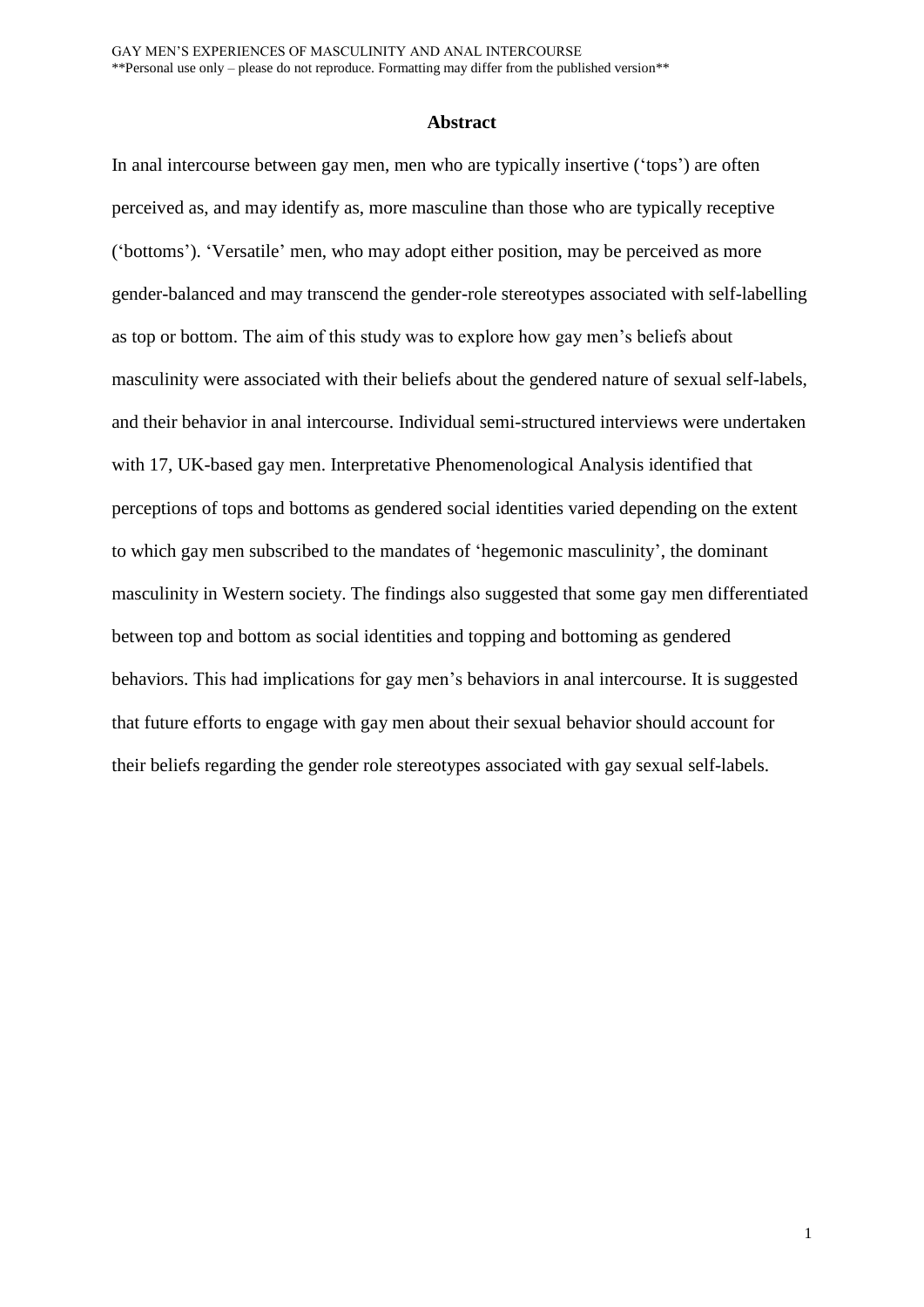The sexual positions available in anal intercourse between men are steeped in gender role stereotypes: men who are insertive in anal intercourse ('tops') may identify as and be perceived as more masculine than their anally-receptive sexual partners ('bottoms': Carballo-Diéguez et al., 2004; Kippax & Smith, 2001; Moskowitz & Hart, 2011; Ravenhill & de Visser, 2017a). The influence of any variable on sexual positioning in anal intercourse warrants research attention, because anal intercourse may carry a risk of HIV transmission, especially for the anally-receptive partner (Patel et al., 2014). Masculinity is one such variable that may influence positioning practices in anal intercourse between men. However, a literature review undertaken by Dangerfield, Smith, Williams, Unger and Bluthenthal (2017) identified only eight peer-reviewed articles measuring gay men's sexual positioning identities and behaviors that focused on the gender stereotypes associated with them. The purpose of the present study is to contribute to this small body of literature by examining how gay men's beliefs about the sexual positions available in anal intercourse, and their own behavior, are related to their beliefs about and subjective experiences of masculinity.

#### **Gay men and masculinity**

Whether men experience themselves as or are perceived as masculine may depend on the extent to which they endorse and embody socially-constructed expectations of what a 'real man' should be like (Thompson, Pleck & Ferrara, 1992). In contemporary Western societies, the most valued way of 'being a man' is to embody what Connell (1995) refers to as 'hegemonic masculinity', a particular value system where men acquire hegemonic status through their authority over women and other men. Hegemonic masculinity is linked to the display of attributes that are associated with normative masculinity, including physical prowess (de Visser, Smith & McConnell, 2009); economic power (Edley & Wetherell, 1999), and heterosexuality (Connell, 1995). Hegemonic masculinity is a culturally-exalted expression of manhood that resides at the top of the gender hierarchy (Connell &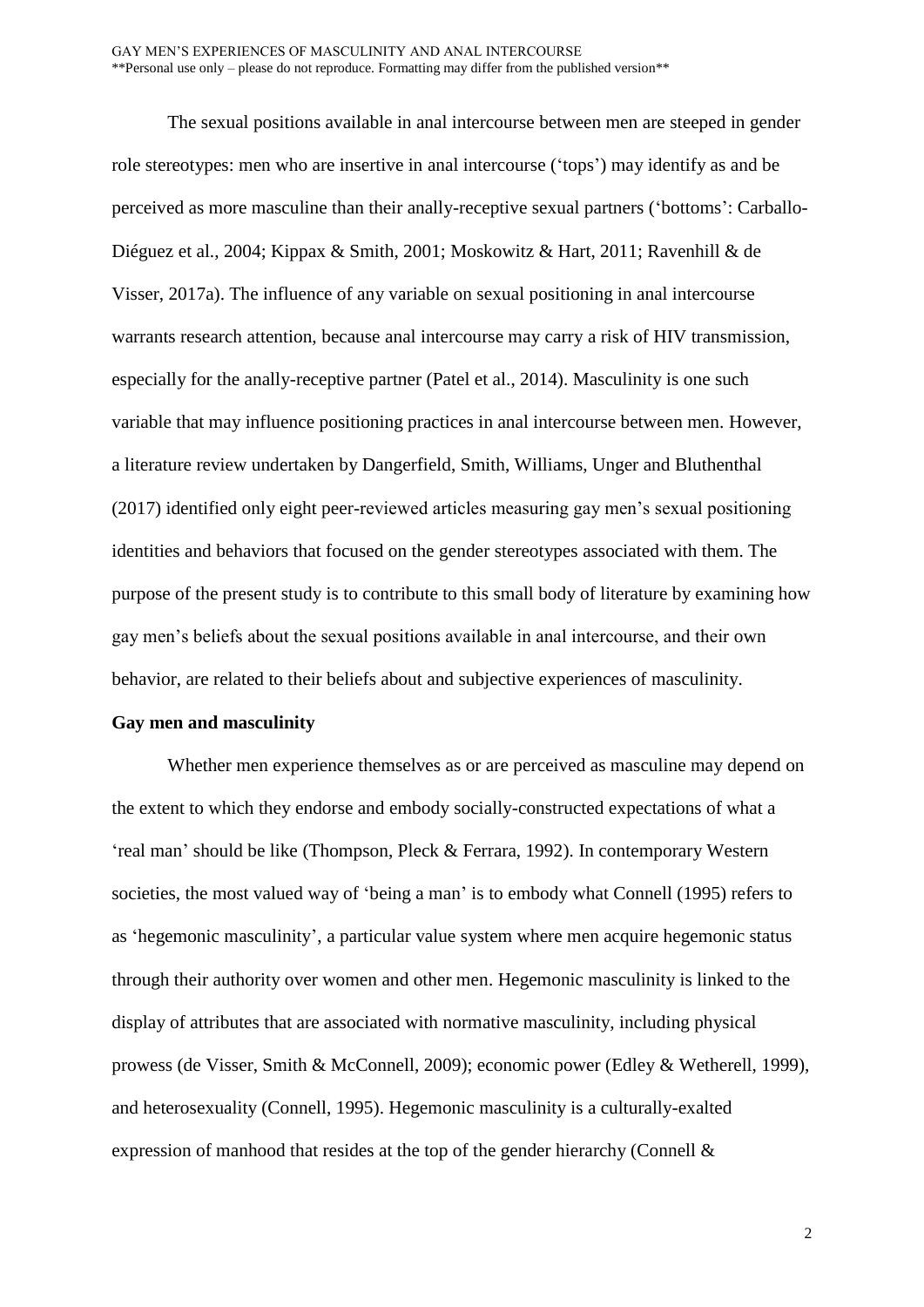Messerschmidt, 2005). All men in Western societies such as the United Kingdom are positioned in relation to hegemonic masculinity: men who do not – or cannot – embody it inevitably occupy alternative, culturally-subordinated masculinities (Connell & Messerschmidt, 2005). According to Connell (1995), gay masculinities are subordinated because homosexual pleasure is conflated with femininity, and hegemonic masculinity is positioned in polar opposition to all that is feminine. Consequently, anti-femininity and homophobia are the lynchpins of hegemonic masculinity.

On the one hand, research has identified that some gay men are content with incorporating both masculine and feminine characteristics into an alternative, more balanced expression of gender (Wilson et al., 2010). However, other work has demonstrated how the behavioral experiences and practices of some gay men are associated with endorsement of hegemonic masculinity. For example, in certain fields of gay culture there is a ubiquity of anti-effeminacy that mirrors the homophobia characteristic of hegemonic masculinity, and may reflect some gay men's endorsement of the superiority of men and masculinity over women and femininity (Borgeson & Valeri, 2015; Clarkson, 2006; Eguchi, 2009; Taywaditep, 2001). Gay men's beliefs about what it takes to be a 'real man' may be associated with their sexual behavior. For example, men who more strongly endorse hegemonic masculine ideals are more likely to engage in condomless anal intercourse (Wheldon, Tilley & Klein, 2014). Consequently, some gay men may construct their sexual identities and adapt their sexual behaviors as a function of the extent to which they endorse hegemonic masculinity, and therefore define masculinity in terms of its heteronormative form.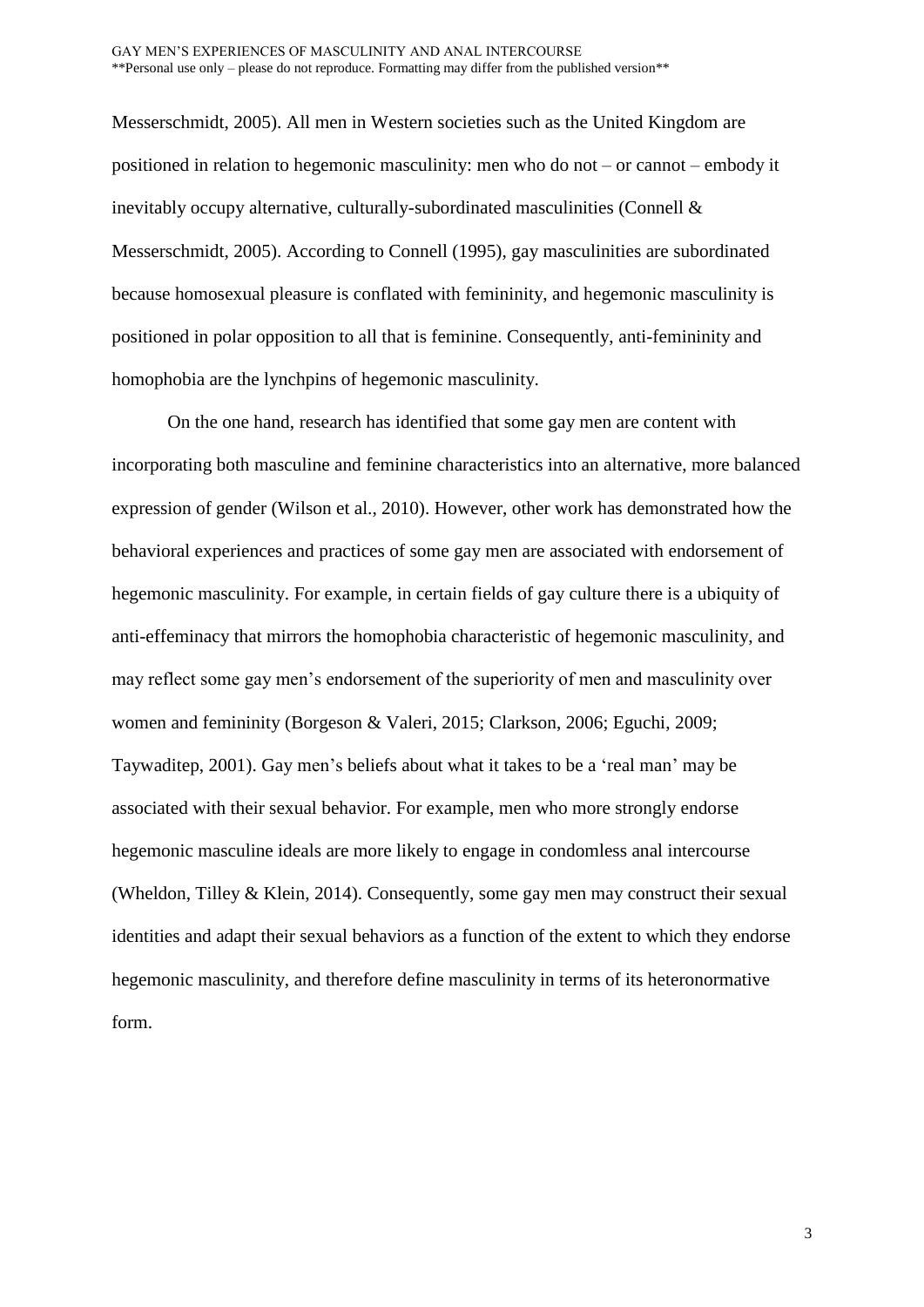# **Existing research on gay sexual positioning**

## *Gay sexual self-labels and position preference*

To communicate a preference for one position in anal intercourse, gay men often selflabel as 'top' (insertive) or 'bottom' (receptive: Hart, Wolitski, Purcell, Gomez & Halkitis, 2003; Moskowitz, Rieger & Roloff, 2008; Wegesin & Meyer-Bahlberg, 2000). Men who are inclined to take either position in a given occasion of anal intercourse often self-label as 'versatile' (Hart et al., 2003; Wegesin & Meyer-Bahlberg, 2000), although not all versatile men have an equal proclivity for being insertive and receptive (Lyon, Pitts & Grierson, 2013).

Research has pointed to the importance of not conceiving sexual self-labels as static, exclusive categories. Top and bottom self-labels may reflect position preferences, but they do not necessarily determine the position adopted in every occasion of anal intercourse (Carballo-Diéguez et al., 2004; Wei & Raymond, 2011). Self-labels are liable to change with time: gay men 'learn' their ideal self-label over several years (Moskowitz & Roloff, 2017) and may orient further towards top as they age (Pachankis, Buttenwieser, Bernstein & Bayles, 2013). Furthermore, there may be diversity in psychological and behavioral practices within the categories: for example, Moskowitz & Roloff (2017) distinguished between different types of bottoms, who have an array of reasons for identifying as and being a bottom. *Tops, bottoms, gender and power*

The meanings of sexual self-labels are embedded in discourses of gender and power. Men who label as tops are commonly ascribed characteristics associated with hegemonic masculinity – power, dominance and physical strength – whereas bottoms are often defined as passive and effeminate (Johns, Pingel, Eisenberg, Santana & Bauermeister, 2012; Kippax & Smith, 2001). Gender role stereotypes may influence assumptions regarding other men's sexual self-labels such that men who possess physical characteristics associated with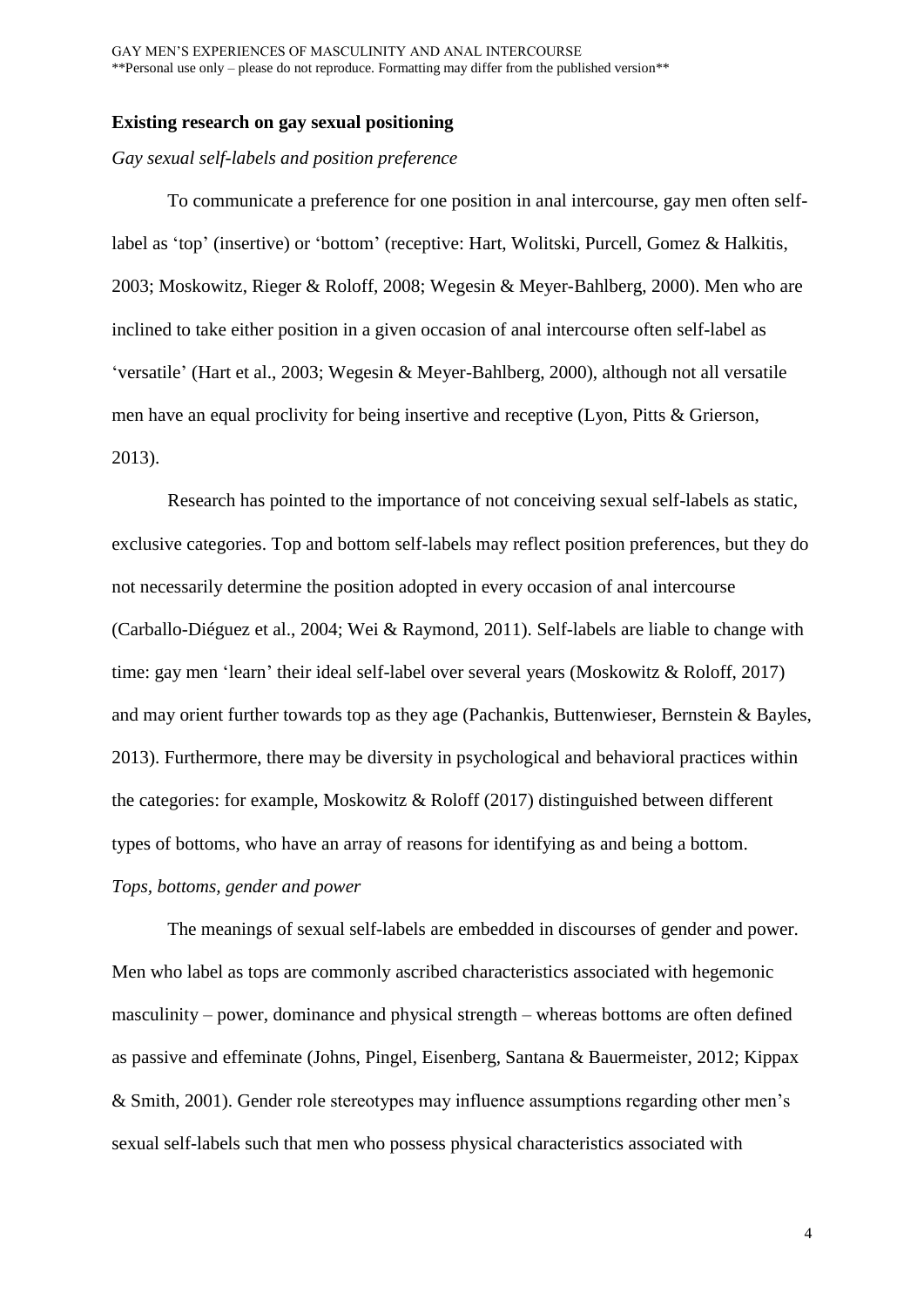hegemonic masculinity are more likely to be perceived as tops than bottoms, whereas more feminine gay men are assumed to be bottoms (Ravenhill & de Visser, 2017b; Tskay & Rule, 2013). Furthermore, when other men's self-labels are known, gender role stereotypes may influence perceptions of their masculinity irrespective of any other masculine attributes the men may display – bottoms are perceived as less masculine than tops who possess the same stereotypically masculine characteristics (Ravenhill & de Visser, 2017a).

However, research into the association between gender and sexual positioning in anal intercourse has yielded inconsistent findings. Some studies have highlighted the potential for bottoms to have power in anal intercourse because as the receptive partners, they control both the physical pleasure experienced by tops (Kiguwa, 2015), and the degree of power tops are afforded during the sexual encounter (Hoppe, 2011). Further, it has been found that some gay men reject the notion that sexual positioning in anal intercourse is a gendered experience, viewing the gender role stereotypes associated with sexual self-labels as heterosexist constructions of man-as-penetrator and woman-as-penetrated (Carballo-Diéguez et al., 2004)

Nevertheless, traditional discourses of gender and power influence some gay men's experiences of anal intercourse: tops tend to report feeling more dominant and controlling during intercourse and may have stronger masculine identities than bottoms, and bottoms often claim to feel more submissive and vulnerable during intercourse, show a preference for more masculine sexual partners, and are more likely than tops to have displayed feminine traits in childhood (Gil, 2007; Moskowitz & Hart, 2011; Moskowitz & Roloff, 2016; Weinrich et al., 1992). Furthermore, gay men who identify as 'bears' – who typically have large physiques and hirsute bodies and are therefore more closely aligned to hegemonic masculinity ideals – are less likely to report receptive intercourse than those who identify as 'twinks', gay men characterized by youthful looks and slim and hairless bodies (Lyons & Hosking, 2014).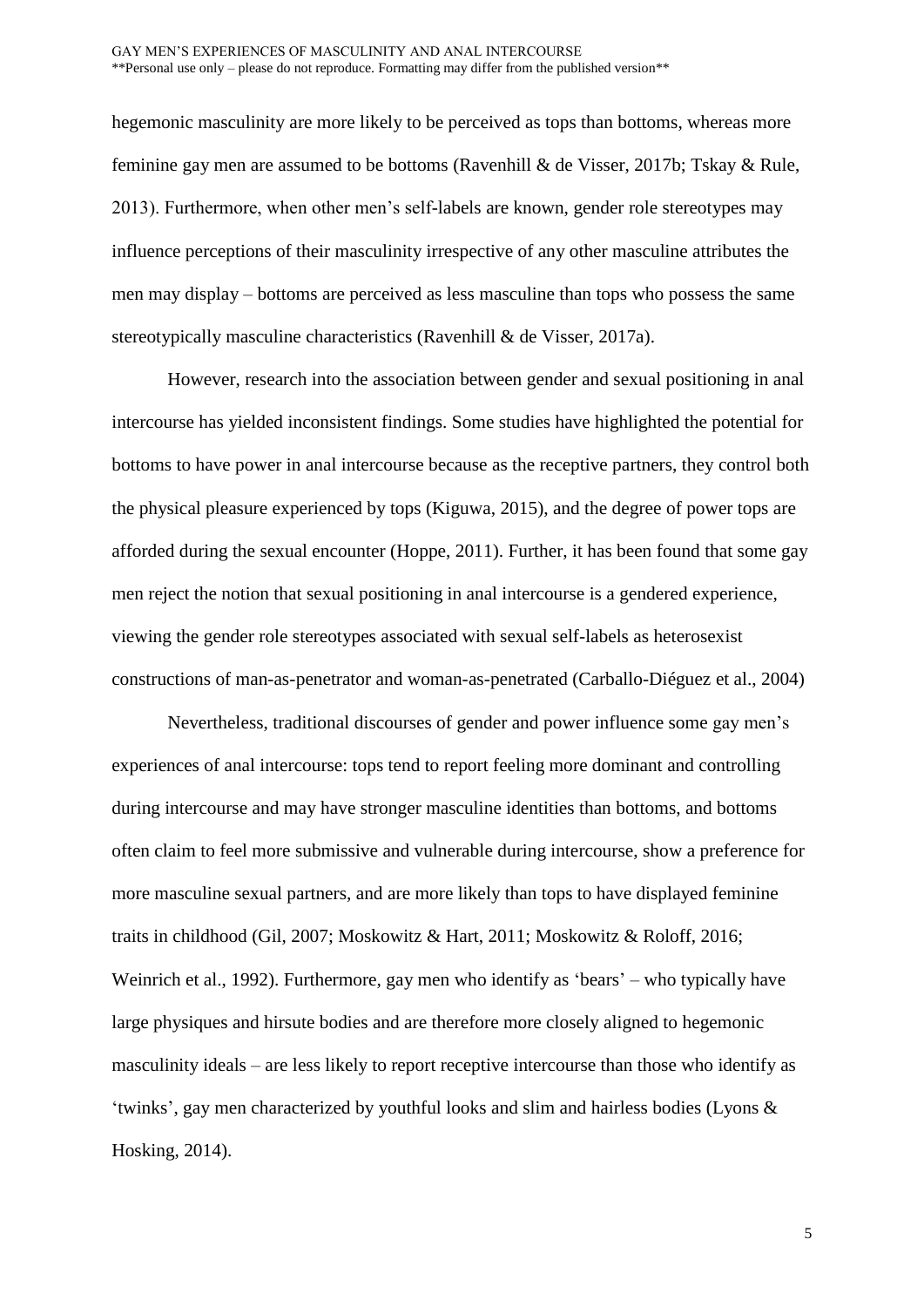## *Versatility in sexual positioning*

Versatility in sexual positioning may offer some men the opportunity to eschew the gender role stereotypes associated with sexual self-labels. Kippax and Smith (2001) identified the power-sharing possibilities associated with versatility, especially for gay men in longterm relationships, and others have identified interpretations of versatility as a more egalitarian, turn-taking arrangement between sexual partners (Carballo-Diéguez et al., 2004; Johns et al., 2012). For some, versatility may reflect a desire to balance both masculinity and femininity as part of an alternative gender expression (Johns et al., 2012; Wilson et al., 2010).

However, other work has identified how for men who identify as versatile, sexual position negotiations are strongly influenced by gender role stereotypes, and may be guided by the comparative masculinity of the sexual partner. In casual sexual encounters particularly, the relatively more masculine partner  $-i.e.,$  the partner who is more 'macho', more aggressive, more muscular or who has a comparatively larger penis – is more likely to be insertive, and the partner who is perceived as comparatively more feminine – as indicated by a smaller physical frame, a less aggressive demeanour and a smaller penis – is more likely to be receptive (Carballo-Diéguez et al., 2004; Johns et al., 2012; Moskowitz & Hart, 2011). Importantly, perceptions of comparative masculinity have been shown to influence sexual positioning decision making even among men who self-label as either top or bottom (Carballo-Diéguez et al., 2004; Wei & Raymond). Gendered scripts of behavior in anal intercourse may therefore influence some gay men's position selection in a given sexual encounter and override their position preferences. This finding may have sexual health implications, since HIV transmission risk is greater in receptive than insertive anal intercourse (Patel et al., 2014), and men who bottom are more likely than tops to be HIVseropositive (Wegesin & Meyer-Bahlburg, 2000; Wei & Raymond, 2011).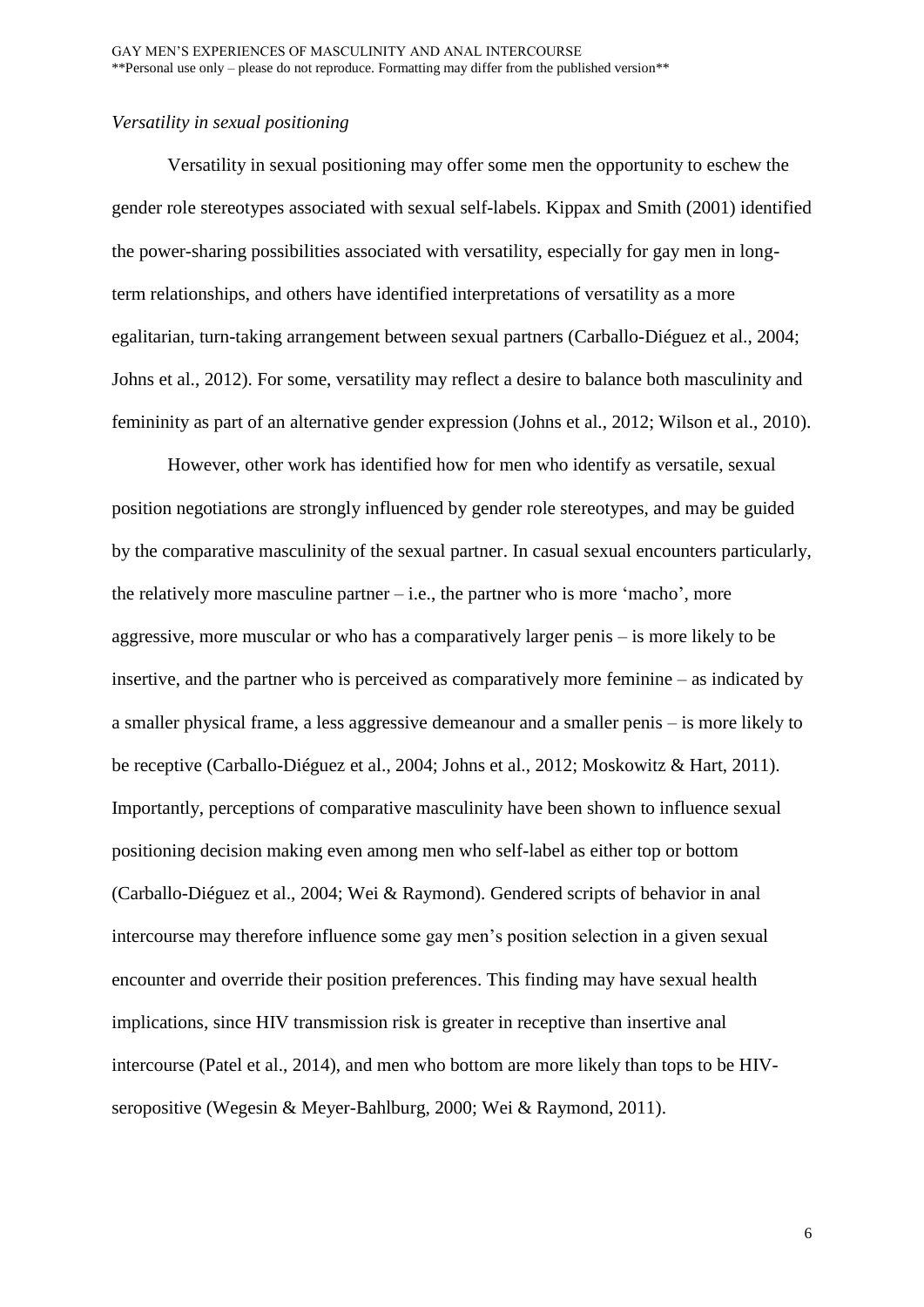## **The present study**

The purpose of this study was to bridge a gap in the research on gay sexual positioning by investigating how gay men's subjective experiences of masculinity, against the dominance of hegemonic masculinity, are associated with their beliefs about the gendered nature of sexual self-labels, their experiences of identifying with a given self-label, and their experiences of engaging in insertive and receptive anal intercourse. To the authors' knowledge, the present study approaches these issues for the first time with a UK-based sample, which is relevant given that ideals of masculinity are culturally-defined (Thompson, Pleck & Ferrera, 1992). A greater understanding of the relationship between masculine identity, beliefs about masculinity and positioning in anal intercourse may contribute to efforts to reduce the HIV burden that disproportionately affects gay men.

# **Method**

## **Data collection**

Twenty-one semi-structured, individual interviews were conducted between July and December 2016. Eighteen were held via Skype, either with or without video, according to the participant's preference. Three interviews were held face-to-face, one in the participant's home and two in a private room at the host institution. The duration of each interview was approximately 45 to 60 minutes. The key interview questions are presented as supplementary material. Each interview was tailored to the concerns of the individual participant: questions were not asked in a particular order nor necessarily phrased in the same way. Interviews were audio recorded and transcribed verbatim. The first author was responsible for transcription and for checking the accuracy of the transcripts against the recordings.

# **Analytic approach**

Data were analysed using a discourse-dynamic approach to subjectivity (Willig, 2000), operationalized according to the procedures for Interpretative Phenomenological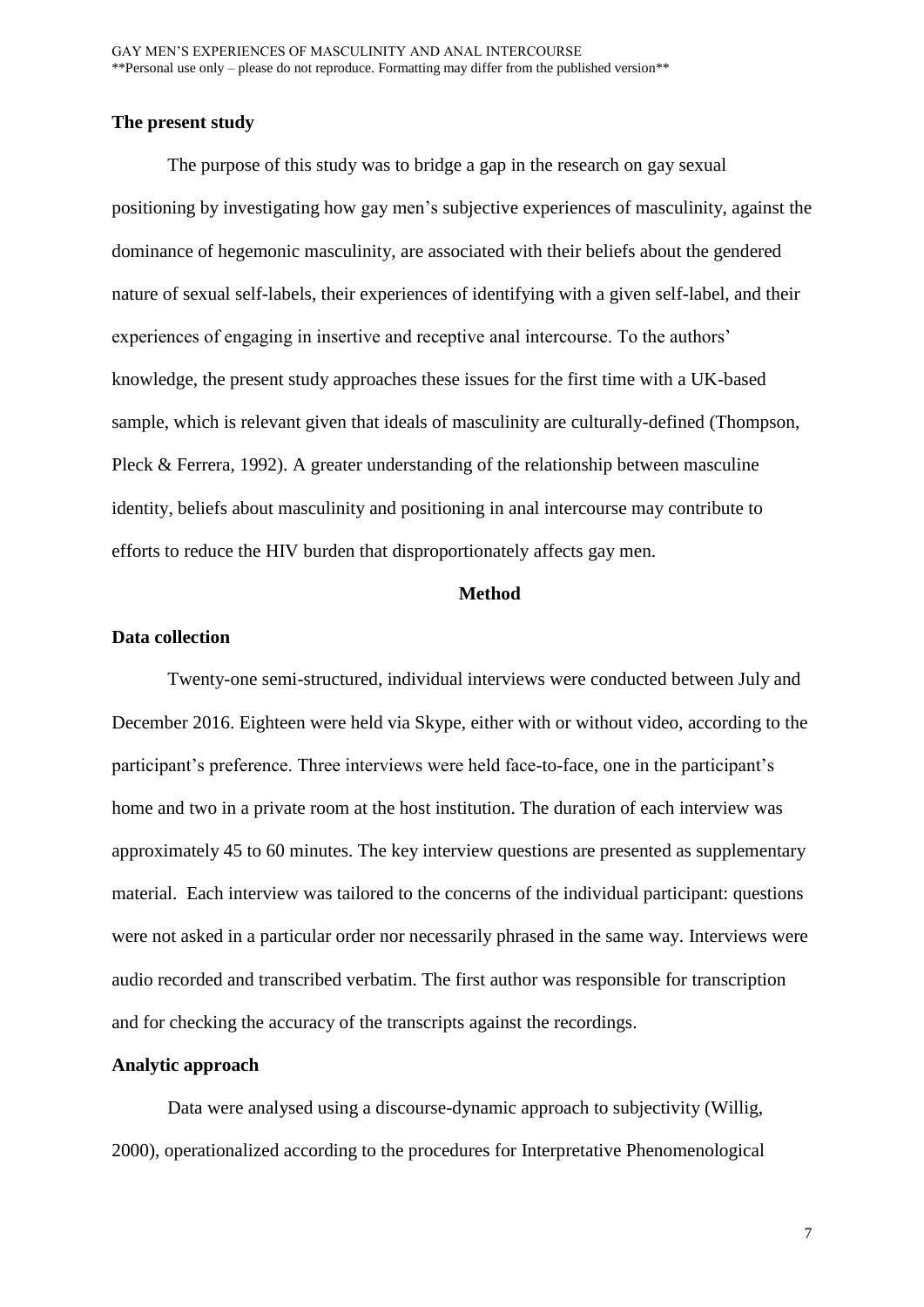Analysis (IPA: Smith, 1996). At the core of IPA lie the philosophical traditions of phenomenology – how people experience the world – and symbolic interactionalism, the perspective that subjective meaning-making is a consequence of interpretation, and of interaction with the social world (Smith, 1996). IPA is an idiographic approach, focused on the experience of specific individuals involved in specific situations (Larkin, Watts & Clifton, 2006). However, IPA researchers examining data from more than one participant also have the opportunity to examine commonalities between participants' verbal accounts, which identify shared understandings of the phenomenon under examination (Flowers, Hart & Marriott, 1999; Smith, Flowers & Larkin, 2009).

IPA is distinguished from other phenomenological approaches because it goes beyond the description of experience. A key concept associated with IPA is the 'double hermeneutic' – the understanding that if people's sense-making is an interpretation of their own experiences, then the researcher's attempts to make sense of the participant's interpretation is also interpretative (Smith, Flowers & Larkin, 2009). For the IPA researcher engaged in analysis, the emphasis on both phenomenology and interpretation means 'giving voice' to the participants – describing how the phenomenon under examination is experienced – and also 'making sense' of the participants' experience, exploring *what it means* for that individual participant to experience the phenomenon in the way described (Larkin et al., 2006).

## **Data analysis procedure**

The procedure for IPA outlined by Flowers, Hart and Marriott (1999) was used as a guide. Both authors were engaged in the first stage of the analysis, which was to read and reread each transcript, making brief notes of initial impressions, until a high degree of familiarity with the transcripts was reached. They then proceeded with the next step of the analysis, which involved examining the descriptive content and the use of language in one transcript, paying particular attention to the presence of contradiction, justification,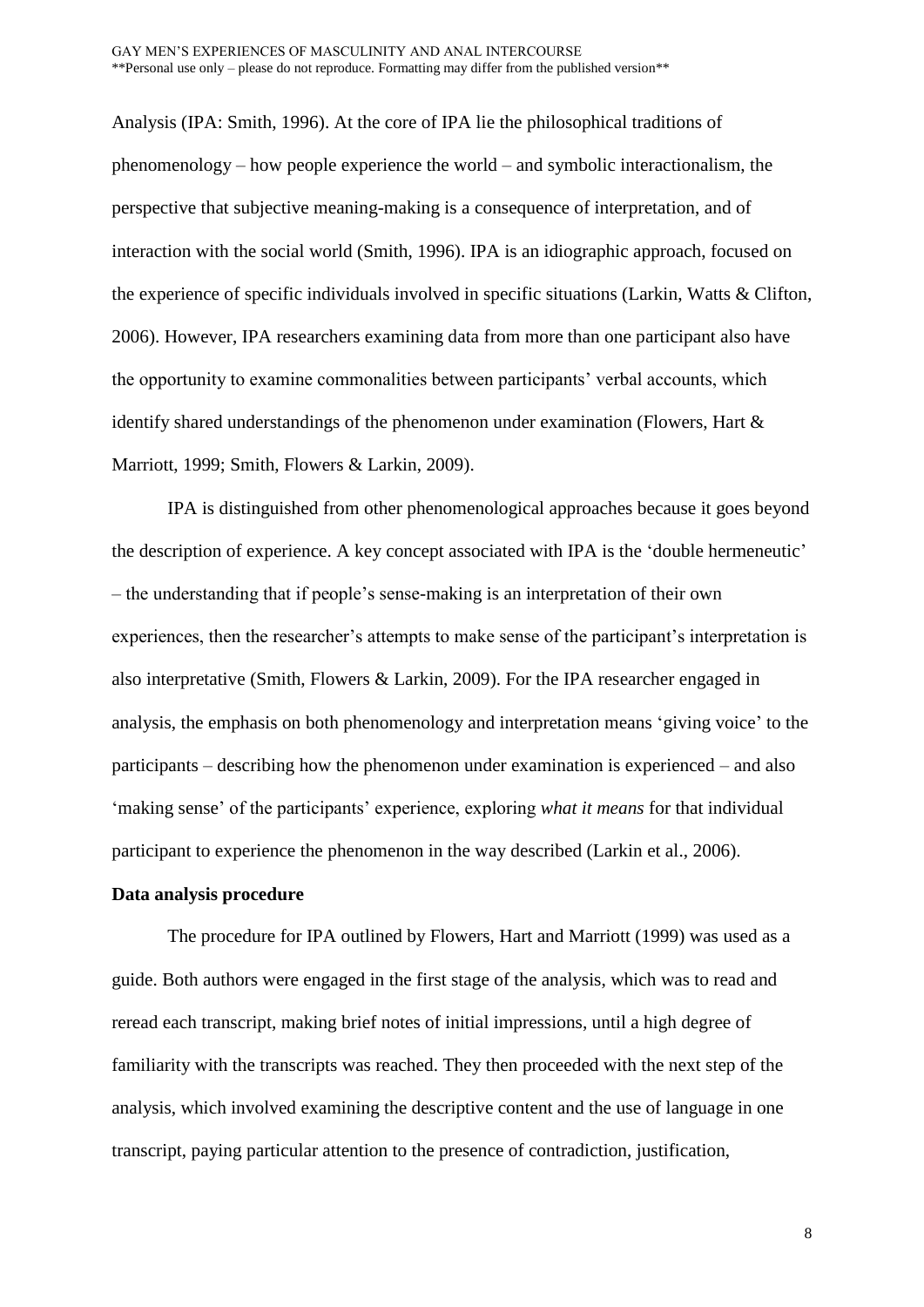explanation, repetition, changes in voice and unusual phrasing. Each observation made was given a label summarising its content, and was treated as an emergent theme. Identifying descriptions of experience represented the process of phenomenological analysis and reading between the lines, establishing why and how something was reported in the wider context of the transcript, fulfilled the interpretative aspect of the analysis.

After the authors had met to identify areas of agreement and divergence in their analysis of the first transcript, the first author continued to identify emergent themes in the remaining transcripts. Once all transcripts had been coded into emergent themes, the first author produced a detailed 'participant profile' (see Supplementary Materials) for each participant, which incorporated both descriptive and interpretative comments. The participant profiles were used alongside the lists of emergent themes to identify themes that recurred between participants. These recurring themes were grouped together into overarching themes, in an iterative process of finding theme labels which best captured a collection of emergent themes that were shared between participants.

At each stage of the analysis, the authors attempted to disregard their own preconceptions, expectations and experiences of the phenomenon in question in order to 'see' the world from the perspectives of the participants, although it is acknowledged that the interpretation of others' accounts is necessarily influenced by the standpoint of the person interpreting (Flowers, Hart & Marriott, 2009).

## **Participants**

Twenty-one self-identified gay men who were based in the UK were interviewed. Participant demographic information is provided in Table 1. The data from interviews with four men were excluded from the analysis. In three cases, this was because participants did not provide sufficient detail about their experiences for an IPA approach to be employed, and in one case, because the audio recording was not of a high enough quality to permit accurate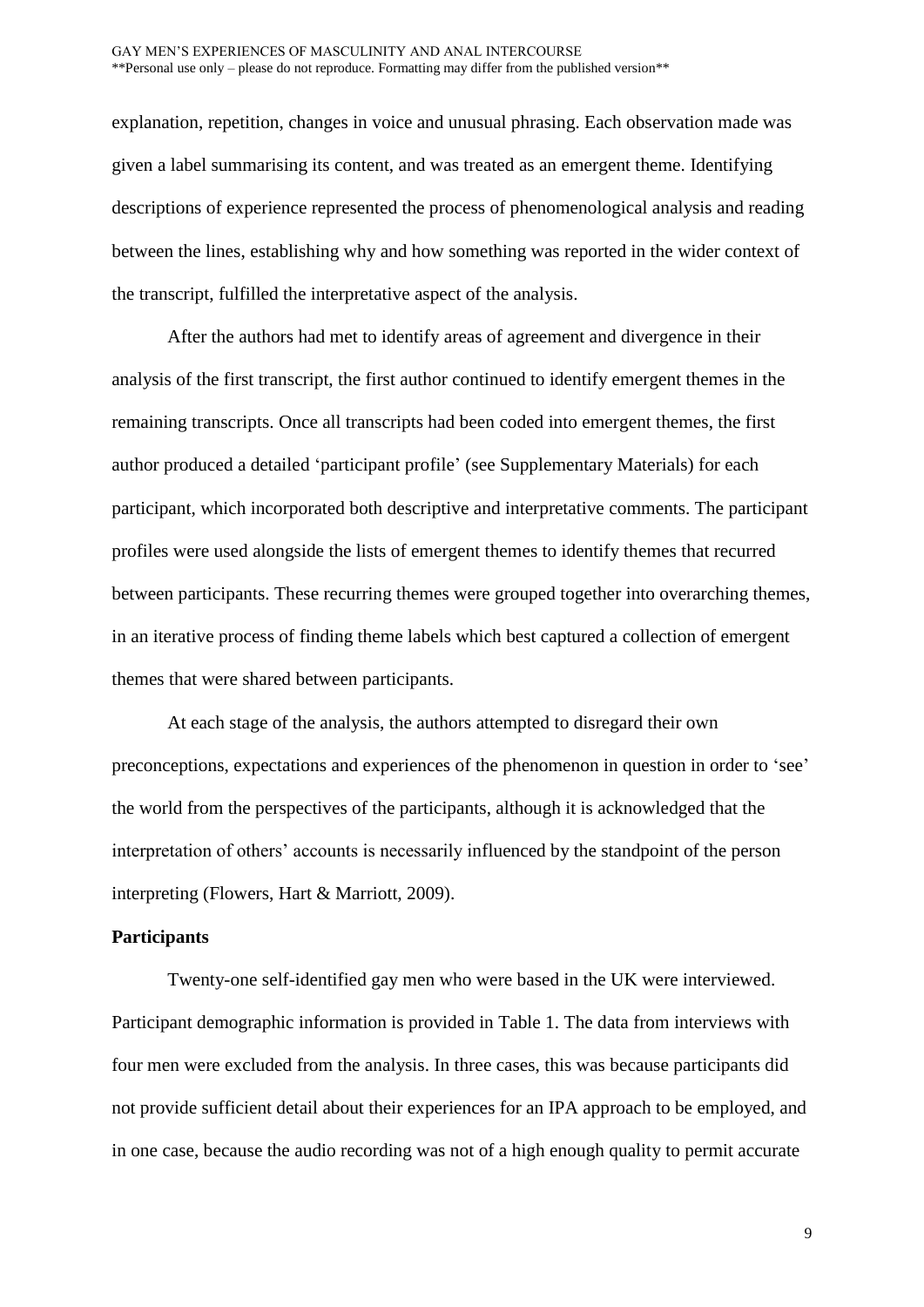transcription – a consequence of poor Skype connectivity. The 17 men whose data were retained were aged between 20 and 42 years (median = 32). Although Smith, Flowers and Larkin (2009) recommend a sample size ranging from four to 10 for an IPA study, a larger sample was selected in order to capture the diversity of gay men's experiences relating to identity and sex, including age-related and generational differences in early gay experiences (Dunlap, 2016).

Some participants were recruited purposively from the sample of a previous questionnaire study (Ravenhill & de Visser, 2017a). Other participants self-selected in response to recruitment advertisements placed on gay community pages on social media sites. A number of participants were recruited via snowball sampling, where men who had already been interviewed provided the researchers with the contact details of other men who had expressed an interest in taking part. Recruitment materials and all pre-interview correspondence with potential participants referred to a study about 'Experiences as a gay man', and stated that interviewees would be asked about their experiences of sex with other men.

All participants completed a short pre-interview questionnaire which asked the questions: 1) 'In a perfect world, if it were only up to you, which sexual role would you consistently adopt in sex with another man?' 2) 'In reality, with actual male sexual partners, which role do you consistently adopt?' The answers to these questions reflected the participants' position preferences and the positions they adopted most frequently in actuality (Moskowitz & Hart, 2011). The response options were 'bottom' / 'versatile' / 'top' for both questions. The option 'I do not have anal sex / do not have anal sex frequently enough to answer' was also provided. No participants selected this response option. All participants who completed the pre-interview questionnaire were interviewed. Participants' responses to these two questions are provided in Table 1, and in the Results section of this paper: For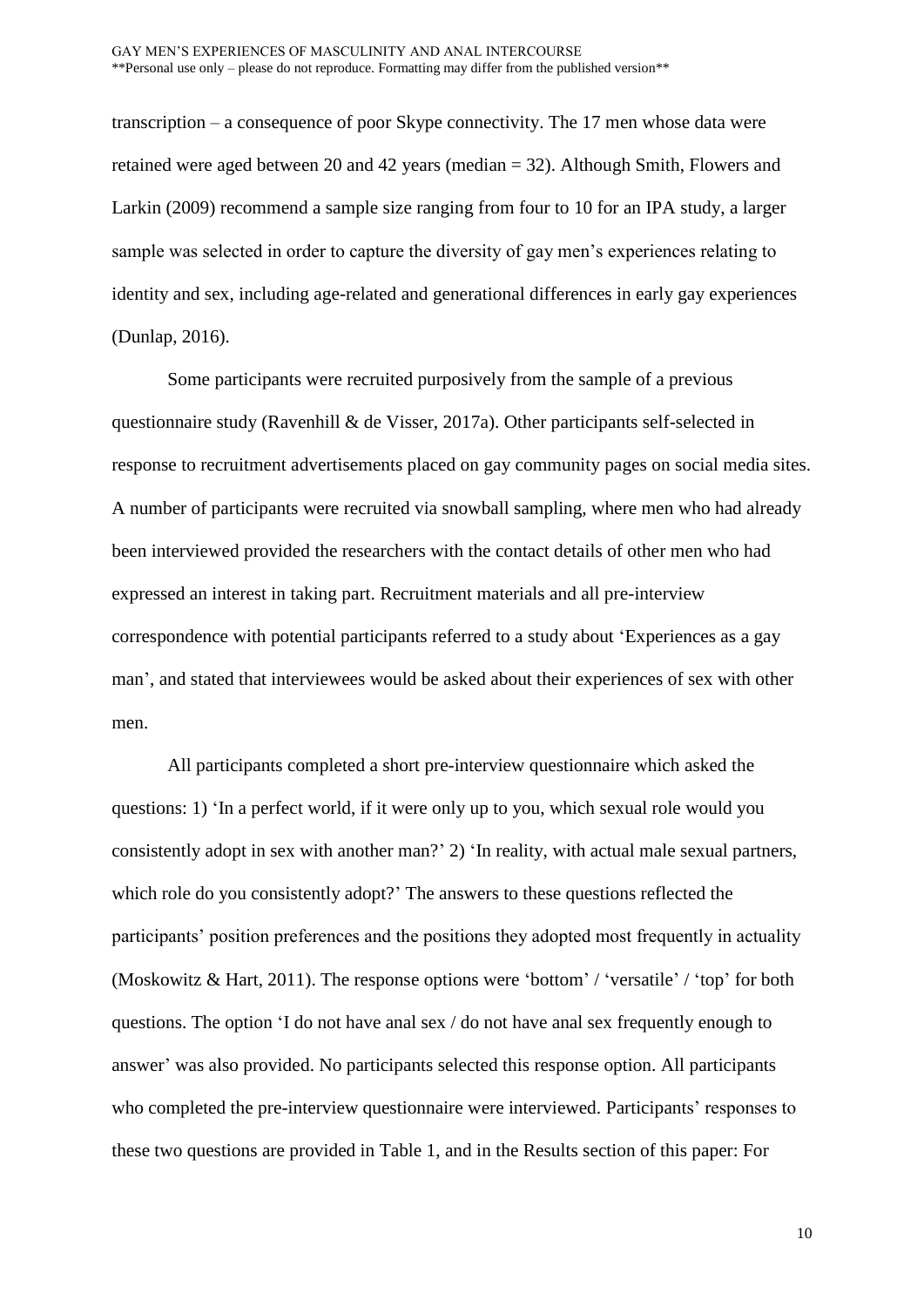example, 'Reza (23; top/vers)' indicates that 23-year-old participant Reza stated in his preinterview questionnaire that he was ideally top and versatile in actuality.

Ethical approval was obtained from the authors' employing university. Participants gave written informed consent. A £10 gift voucher was offered to acknowledge the time they had given. Each participant was reminded at the start of his interview that he could choose to not answer any given question, could withdraw from the interview at any time, and could ask for his data to be withdrawn, without penalty, at any point within one month following their interview. Names and references to other people and places were changed to pseudonyms at the point of transcription. In the extracts of the transcripts presented in this paper, three spaced full stops indicate that some of the interview content has been omitted for brevity and clarity. Words and phrases in brackets were added by the authors.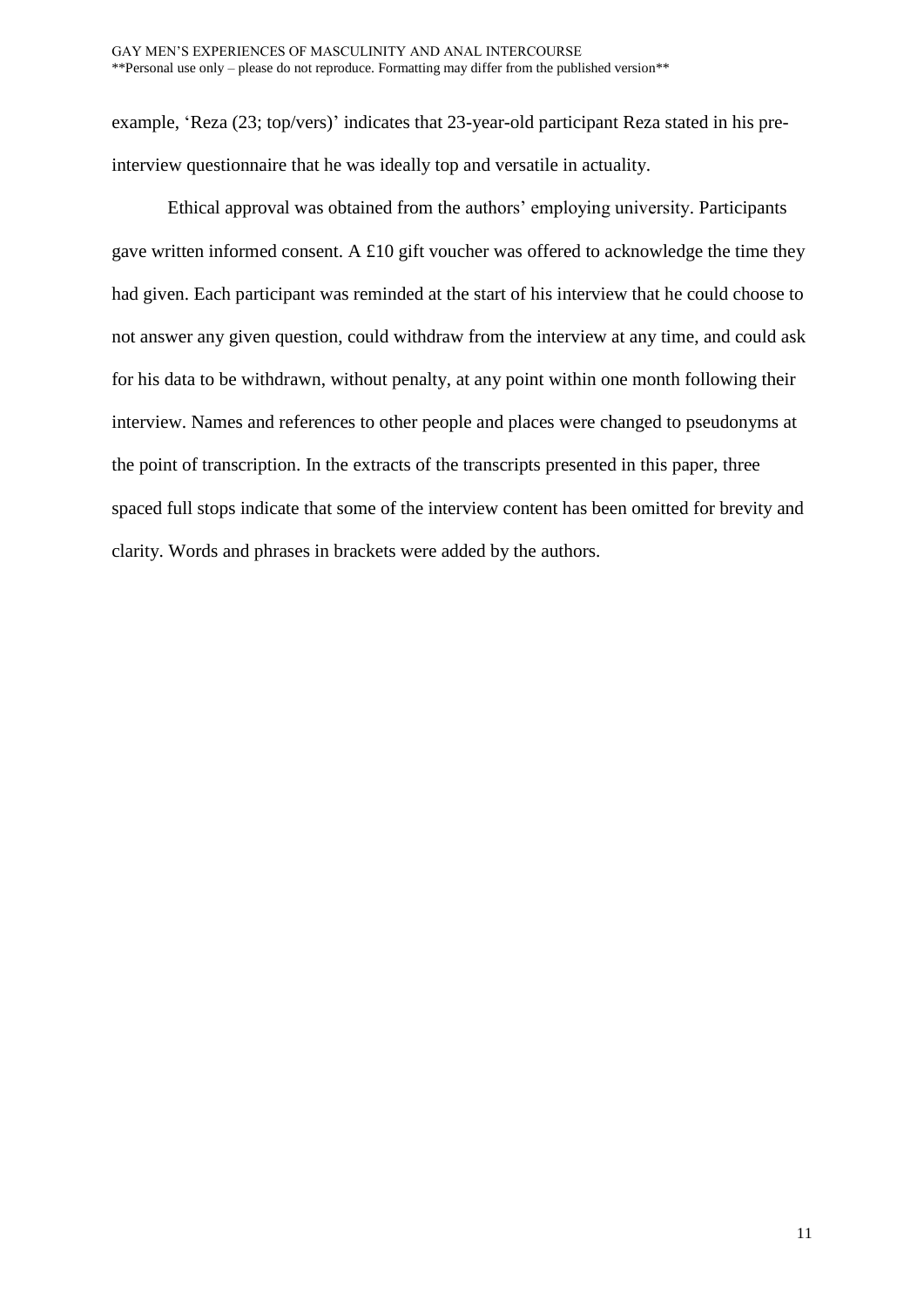| Table 1: Participant demographic information |  |  |  |
|----------------------------------------------|--|--|--|
|----------------------------------------------|--|--|--|

|       | Age | Relationship status | Highest             | Ideal position in | Typical position in |
|-------|-----|---------------------|---------------------|-------------------|---------------------|
|       |     |                     | academic attainment | anal intercourse  | anal intercourse    |
| Sahib | 20  | Single              | Undergraduate       | <b>Bottom</b>     | <b>Bottom</b>       |
| Craig | 33  | Partnered (M)       | High school         | <b>Bottom</b>     | <b>Bottom</b>       |
| Geoff | 36  | Single              | High school         | <b>Bottom</b>     | Versatile           |
| Ben   | 24  | Single              | High school         | Versatile         | <b>Bottom</b>       |
| Ross  | 32  | Partnered (M)       | Postgraduate        | Versatile         | Versatile           |
| Adam  | 33  | Partnered (M)       | Postgraduate        | Versatile         | Versatile           |
| Ryan  | 22  | Single              | Postgraduate        | Versatile         | Versatile           |
| Jack  | 22  | Single              | Undergraduate       | Versatile         | Versatile (Top)     |
| Arman | 35  | Partnered (M)       | Postgraduate        | Versatile         | Versatile (Top)     |
| Rob   | 35  | Single              | Postgraduate        | Versatile         | Versatile (Top)     |
| Andy  | 23  | Partnered (M)       | High school         | Versatile         | Versatile (Top)     |
| Pete  | 30  | Single              | Postgraduate        | Versatile         | Top                 |
| Evan  | 39  | Single              | Undergraduate       | Versatile         | Top                 |
| Carl  | 42  | Partnered (NM)      | Undergraduate       | Versatile         | Top                 |
| Reza  | 23  | Partnered (M)       | Postgraduate        | Top               | Versatile           |
| Dale  | 31  | Single              | Postgraduate        | Top               | Top                 |
| Mike  | 38  | Partnered (NM)      | Postgraduate        | Top               | Top                 |

*Note*: M = monogamous / closed relationship; NM = non-monogamous / open relationship. Ideal and typical positions reflect participants' responses in a pre-interview survey. Bottom = anally-receptive; Versatile = receptive or insertive; Top = insertive. (Top) = In their interviews, these participants reported being typically anally-insertive.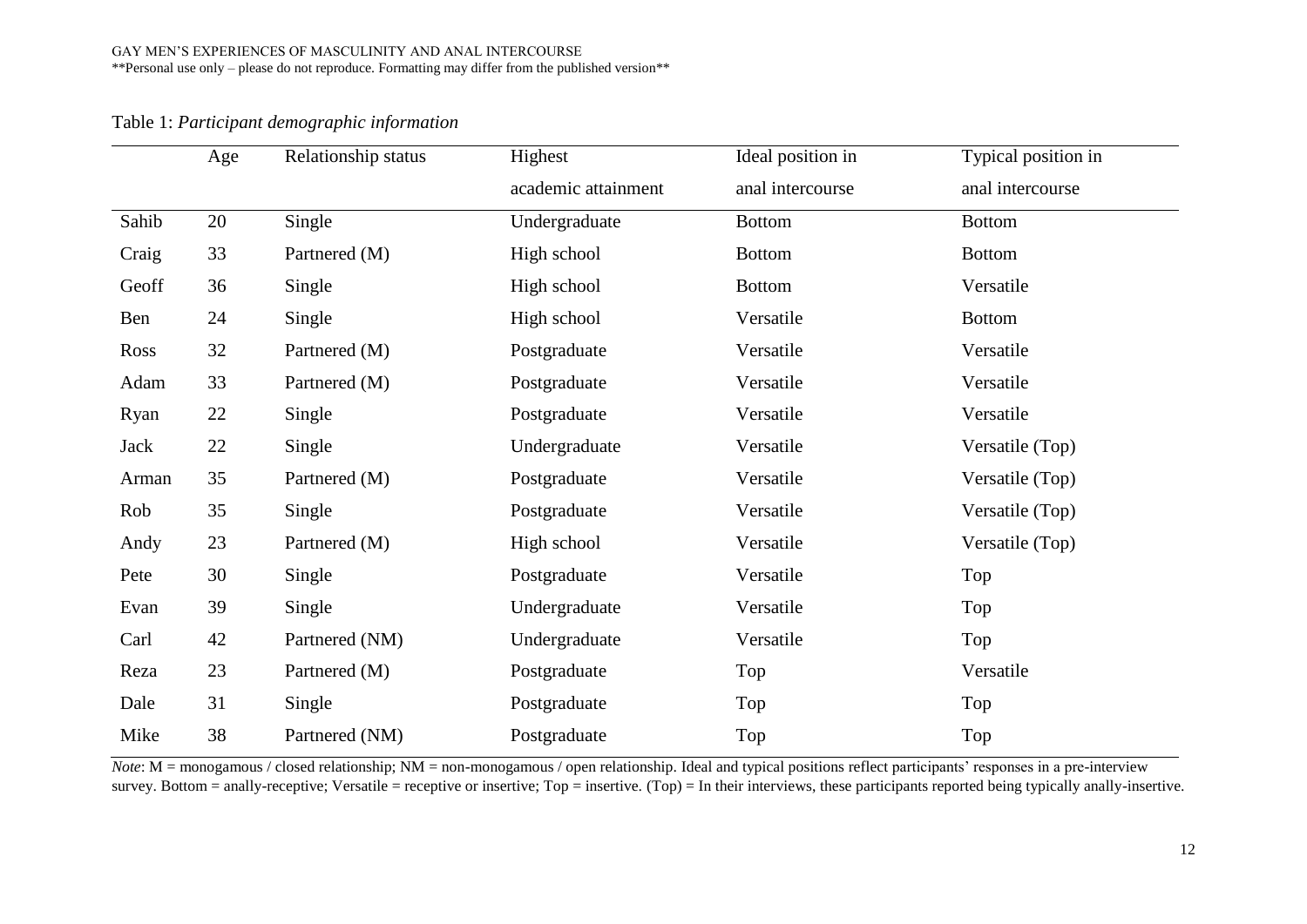#### **Results**

The analysis identified two overarching themes relating to how beliefs and experiences of masculinity were associated with identities and behavior in anal intercourse among gay men: Beliefs about masculinity and sexual positions as gendered identities; and beliefs about masculinity and sexual positions as gendered behaviors. Both themes are described below and supported with illustrative quotations.

#### **Masculinity and sexual positions as gendered identities**

All participants acknowledged the stereotypic gender role discourse wherein tops and bottoms were constructed as contrasting identities: tops had more of the attributes associated with hegemonic masculinity – dominance, confidence and physical strength indicated by muscularity – whereas bottoms were more passive by nature, 'camp' in their behavior, and had slimmer, less muscular physiques, and were therefore more feminine. Several participants suggested that other people determined men's likely sexual self-label based on perceptions of their masculinity and femininity – masculine men were tops and feminine men were bottoms – although not all participants agreed that the gender role stereotypes were valid. Gay men who had more essentialist interpretations of masculinity were more likely to endorse the stereotypes, as illustrated by Ross (32; vers/vers):

I've met people on Grindr [a gay dating app] and been very surprised to see that they're a bottom, they're kind of muscular, very masculine in appearance, but are, 'Yeah, no, I'm 100% bottom.' And it just, in my mind there's this kind of mismatch between appearance and preference . . . And you just think to yourself, 'Oh, OK. Right. That, that isn't what I expected.' And you just kind of do that immediate stereotyping of people, of 'You're muscular, you go to the gym, you run, you're very masculine in appearance, therefore you're likely to be in control, the man, top.'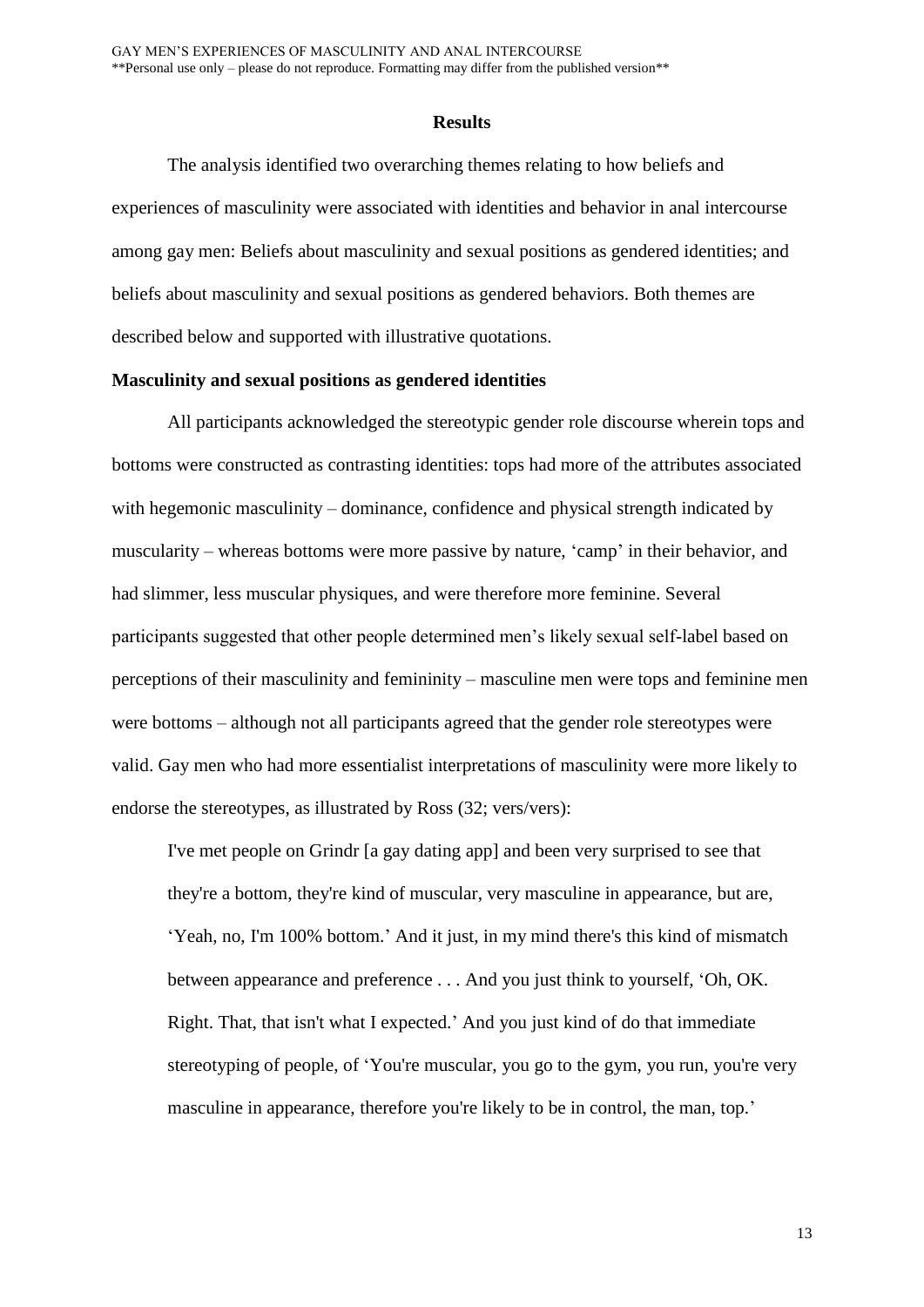With his traditional beliefs about masculinity – defined by muscularity, gym patronage and sporting prowess – Ross was incredulous that men who fit his profile of masculinity could identify as committed bottoms. Ross' conflation of 'top' with 'the man' implied that his understanding of the penetrative and penetrated roles in anal intercourse was constructed within a discourse of heterosexual intercourse: If the top is 'the man' who, in accordance with hegemonic masculinity, has control over women in sexual relations, then the bottom must be the woman. From Ross' perspective, it was surprising that a man who was the embodiment of hegemonic masculinity in terms of his appearance aligned himself with a sexual position he associated with women. Like other participants, Ross knew that appearances do not always reflect reality (a 'mismatch'), but within the gender role discourse, men who were counter-stereotypic were a source of incredulity.

To self-labelled versatile Ross, being perceived by other men as a top himself was paramount. He feared being perceived as a 'screaming queen' should his desire to bottom on occasion be known, and therefore described himself in masculine terms when using gay dating apps ('I would present myself as a top who was quite masculine, who could hold a conversation about football'). Therefore, some participants' beliefs about top and bottom as gendered identities – and/or their expectations that these were beliefs held widely by others – were strong enough to guide aspects of behavior outside the domain of anal intercourse. Geoff (36; bottom/vers) – who defined masculinity in stereotypical terms but was mostly unconcerned about being perceived as masculine himself ('that's not the kind of journey I'm on') – explained how context-dependent displays of 'campness' served to attract compatible sexual partners:

I think if it was a choice, I'd like to be perceived as a bottom. Which I guess links back to what we were saying earlier, about when the campness comes out. Late at night in a gay bar is probably the height of my campness, 'cause it's always last ditch,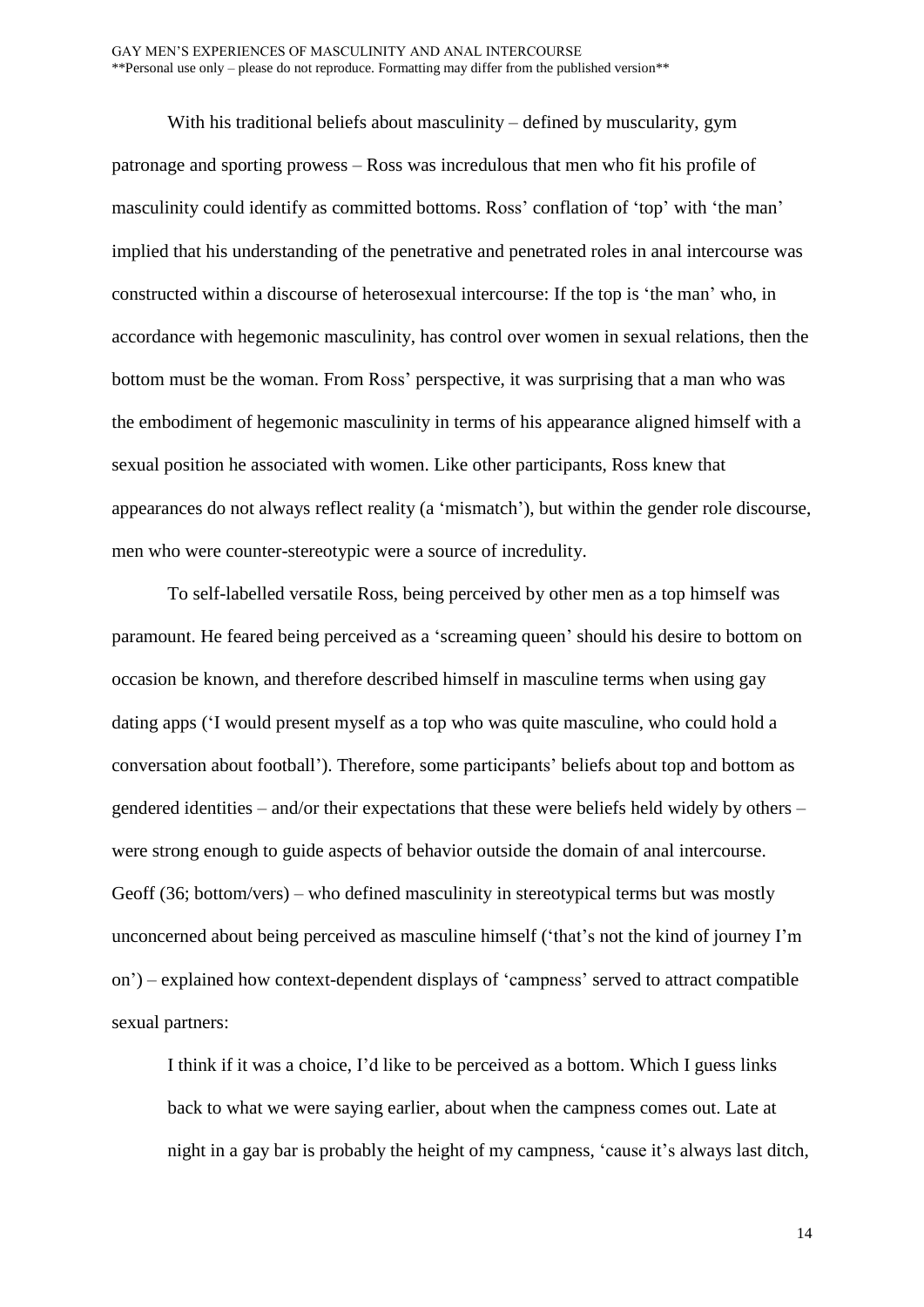'Ok, right, let's get it out and shake the booty!' [Laughs] . . . If per chance Mr Right was in the bar, I wouldn't want him getting the wrong impression!

It was important to Geoff that he communicated his self-label effectively in gay spaces, where there was the possibility of meeting a sexual partner: Drawing on his belief that other people perceived camp men as bottoms, he utilized campness to convey his bottom identity, lest there be any 'wrong impressions' (i.e., he were perceived as a top) if he behaved in a masculine way. Campness was, in certain contexts, an important aspect of Geoff's repertoire of being gay. On the other hand, for Andy (23, vers/vers), who had strong, traditional beliefs about masculinity with which he aligned himself closely, being perceived as a top was paramount, notwithstanding his versatile label and inclination to bottom on occasion:

I would feel worse if I was perceived as a bottom . . . I guess it would be important for me to be perceived as a top, I don't want to be seen as just, as just a bottom. *I: Right. Can you explain why you, you wouldn't like that as much?* So I think that if I was perceived as a bottom, that's seen as a more effeminate thing I guess. And obviously as we've discussed prior, it's quite important for me to come across as masculine. In [city] there's always a shortage of tops, I feel, there's a lot of bottoms there, so I don't want to be just put aside as saying, 'Oh, that guy is definitely a bottom,' I think that's quite a bad thing.

The pervasiveness of the top/bottom gender role discourse meant that should Andy be perceived as a bottom, this would preclude him from being perceived as masculine, which would threaten his strong masculine subjectivity. Being assumed a top would be favourable to Andy, not only because it would accord with his masculine identity, but also because it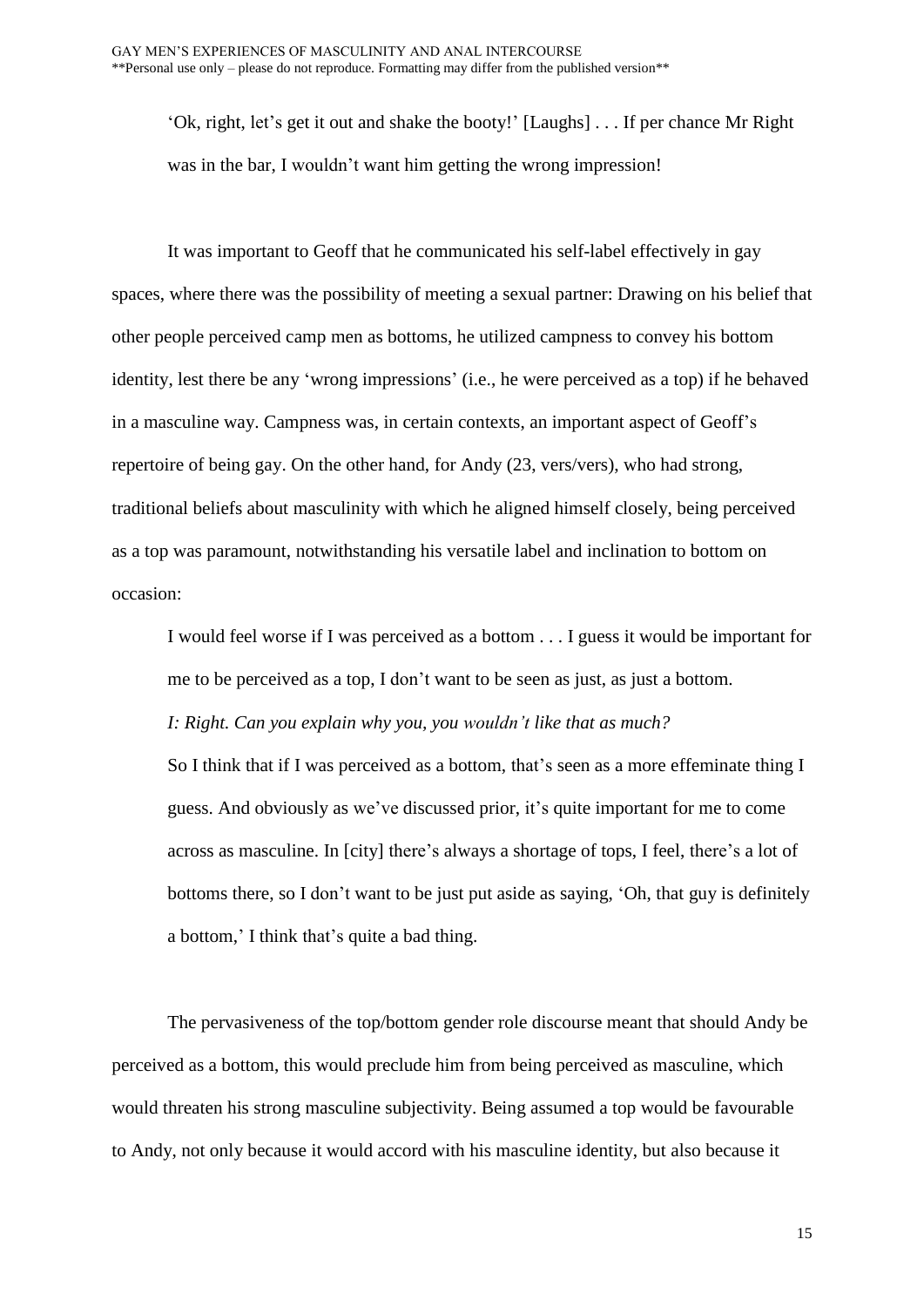would distinguish him from other gay men, who he believed were most commonly bottoms. Andy's concern that he might be 'put aside' if he were perceived as 'just' a bottom implied that from his perspective, bottom was an unfavourable and/or stigmatized identity, an observation echoed by other participants, including Ryan (22, vers/vers):

Them saying, 'You're a bottom' is kind of the same thing as saying 'Oh, you're camp as hell as no way are you butch enough to top.' I think overly camp people are put down a lot in the gay world and seen as less of a status.

From Ryan's perspective, camp gay men faced prejudice in the gay community, where 'butch' – or traditionally masculine men – had higher status. The gender role discourse surrounding top/bottom identities was so pervasive that the label 'bottom', with its connotations of femininity, could be used as an insult and a means to subordinate: a script of hegemonic masculinity at play between gay men. Ryan claimed that he embodied an 'alternative masculinity' to 'society's definition' and did not endorse the notion that tops and bottoms could be identified on the basis of their degree of masculinity or femininity. Like other participants who had less traditional, less essentialist interpretations of masculinity, he was critical of the gender role stereotypes and drew attention to their inadequacy for defining top and bottom identities:

I don't come across as butch and, like, that masculine and people just assume, 'Oh God! OK, so you're camp and slim, you must be a bottom.' People are a bit stupid like that. . . . I just think it's a bit, it's a bit weird really. Like, it's got nothing in common, your personality and way you look and your sexual desire.

Ryan's critique came from an informed position: as he explained later, he was 'camp as Christmas', and was perceived invariably by other men as a bottom, when in actuality he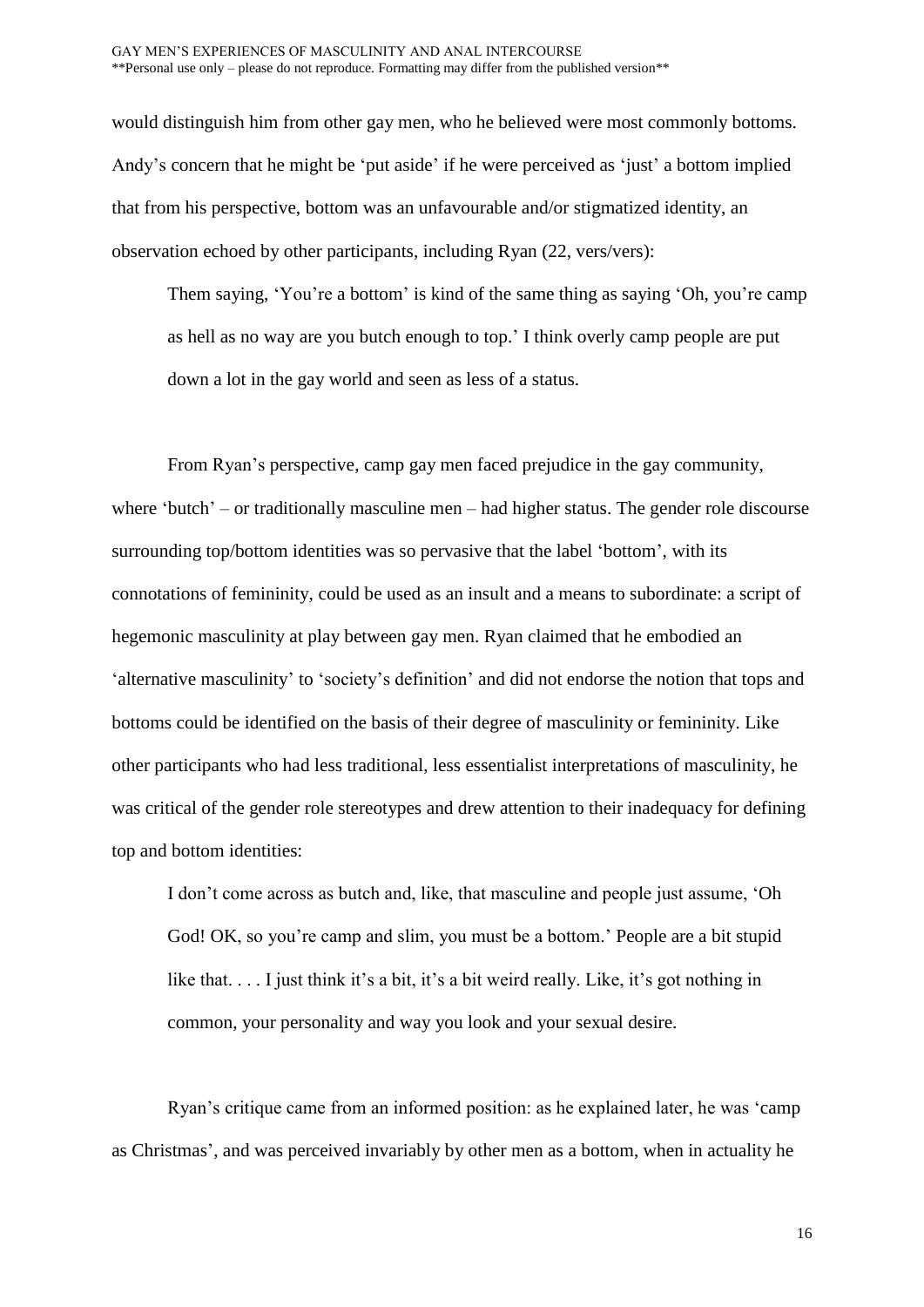had an equal proclivity for being a top. With his insider knowledge, Ryan distanced himself from the 'stupid' people who thought that sexual self-labels could be predicted on the basis of masculinity and femininity. Unlike them, he knew that appearances could be deceptive, that the feminine-is-bottom stereotype was not valid, because sexual position preferences were unrelated to observable gendered characteristics. It was not only men who self-labelled as versatile who dismissed the relevance of the gender role stereotypes associated with top/bottom identities:

Dale (31; top/top) – You do, like, all the voguing<sup>1</sup>, and then, like, do a death drop<sup>2</sup>. So that's, that's, yeah. So, like, that isn't the most masculine thing in the world at all. But like, I don't give a shit. It's kind of me, and it's fun. So being a top doesn't define or play to masculinity, really.

. . .

1

I've always felt masculine during sex, even if I, I think the last time I bottomed was maybe, like, six years, even then I still felt quite masculine and comfortable in myself.

As he revealed elsewhere in the interview, Dale's masculine subjectivity was associated with his history of working in masculinized contexts ('I think a lot of the careers I've done have shaped my masculinity'), and he embraced behaviors that he understood were non-masculine ( $\lq$  want to bust out a slut drop<sup>3</sup> or, like, vogue down the street') as part of an alternative masculinity that was not related to his top self-label. Dale felt masculine irrespective of whether he was a top or a bottom, because not even voguing, death dropping or slut-dropping were obstacles to his subjective feelings of masculinity. Dale disrupted the hegemonic masculinity script of gay anal intercourse through his claim to a masculine

 $<sup>1</sup>$  Dancing in a manner that imitates the movements of fashion models</sup>

<sup>&</sup>lt;sup>2</sup> A dance move characterized by a sudden backwards descent to the ground

<sup>&</sup>lt;sup>3</sup> A dance move involving a sudden squat to the ground followed by an immediate return to a standing position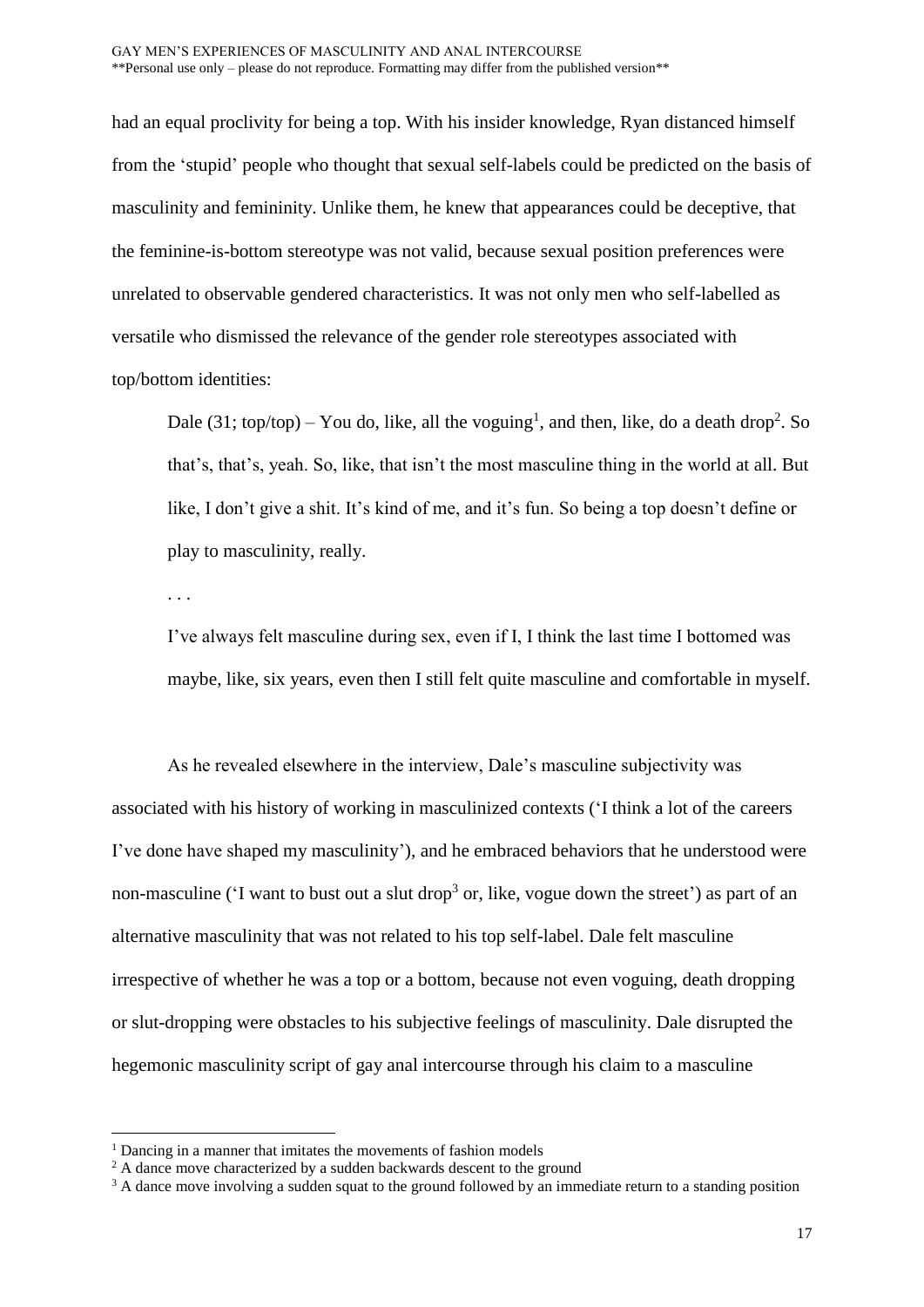subjectivity in general terms, which he experienced in defiance of normative ways of doing masculinity. Being a top was not a gendered social identity to Dale because his gay masculinity was achieved outside of stereotypic gender discourses.

Craig (33; bottom/bottom), reconciled the stereotypic gender role discourse surrounding being a bottom, his alignment with hegemonic masculinity, and his bottom selflabel, by differentiating himself from other, 'lazy' bottom men:

I'd probably use 'active bottom' [to describe myself] for example, 'cause I'm quite keen on portraying myself as not just being a lying-on-your-back kind of bottom. . . .

It doesn't affect my masculinity, because I'm not the kind of person to just lie there.

With his strong masculine subjectivity, it was particularly important to Craig that he presented himself in the interview and beyond – for example, in his presence on gay dating apps – as an 'active bottom', lest his bottom self-label detract from his alignment with hegemonic masculinity in both how he perceived himself and in how he hoped others, including the interviewer, would perceive him. Craig made seven references to 'not just lying there' during the interview – a discursive strategy that enabled him to navigate the dominance of the hegemonic masculinity discourse that in other domains of his life was so influential. (Earlier in the interview, Craig described himself as an 'Average Joe', and located his masculinity in terms of whether he passed as heterosexual.) In the discourse of top/bottom as gendered identities, Craig offered an alternative position for himself, as a bottom who subverted the hegemonic masculinity discourse by being 'active' in sex, which he explained later meant positioning himself physically on top of the insertive partner. From the perspective of some gay men like Craig, tops and bottoms were gendered identities, but not in the way constructed by the stereotypic gender role discourse: gender scripts of anal intercourse could be contested and reconfigured.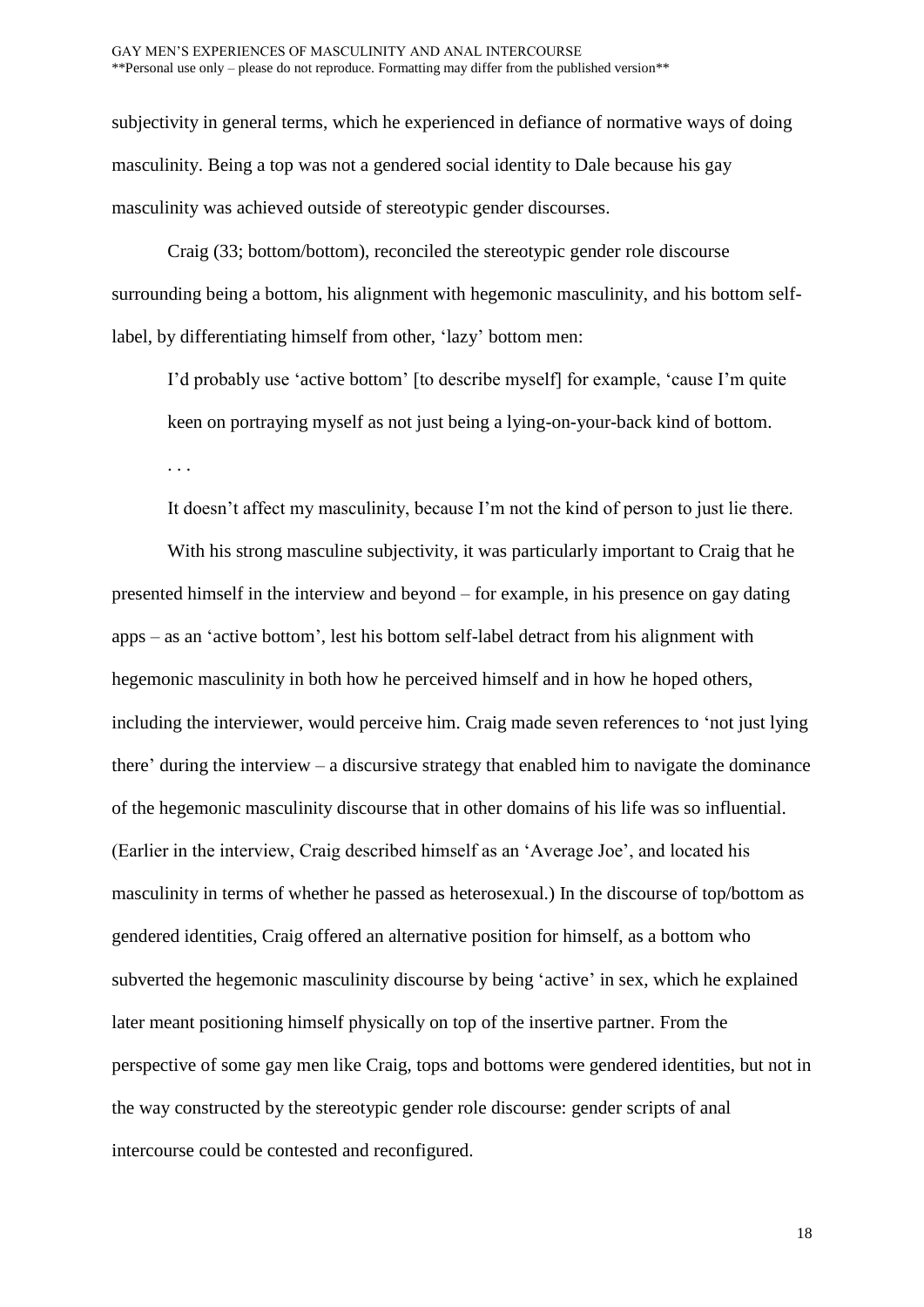### **Masculinity and sexual positions as gendered behaviors**

## *Topping and experiences of masculinity*

Even if they did not endorse the gender role stereotypes of *being* a top and bottom, many participants embraced the connotations of masculinity and femininity associated with *topping* and *bottoming* as behaviors. The *act* of topping was often constructed in a discourse of hegemonic masculinity as active, dominant and controlling, irrespective of whether tops themselves were regarded in gendered terms. Further, engaging in the act of topping influenced the subjective experience of masculinity for some participants. For example, Adam (33, vers/vers), who did not endorse 'hard gender lines' and did not have a strong masculine identity ('my gender identity is me'), nevertheless experienced an increased sense of masculinity when he engaged in topping:

I guess it's not what I want to be saying, but it [topping] probably does make me feel more masculine. [Laughs] Yeah, sort of in charge of the situation I guess . . . That's not the way I'd like to feel, or describe it, it's just kind of the way it seems to be. *I: Where do you think that feeling comes from then?*

Well, the act of penetration... it seems to be a dominant act, doesn't it?

Adam was conflicted because, as he stated during the interview, he did not believe sexual self-labels could be predicted reliably on the basis of gender role stereotypes, and he did not endorse hegemonic masculinity, yet he experienced the act of topping as a masculine behavior. Dowsett (1996, p. 9) suggested that the word 'penetration' is bound up in heterosexual constructions of sex, and obscures the 'radically different intentions, sensations, and contexts associated with that sexual activity for men'. It might therefore be unsurprising that Adam used the phrase 'act of penetration' in his rhetorical question that intended to rationalize his discordant feelings about topping and his beliefs about masculinity. The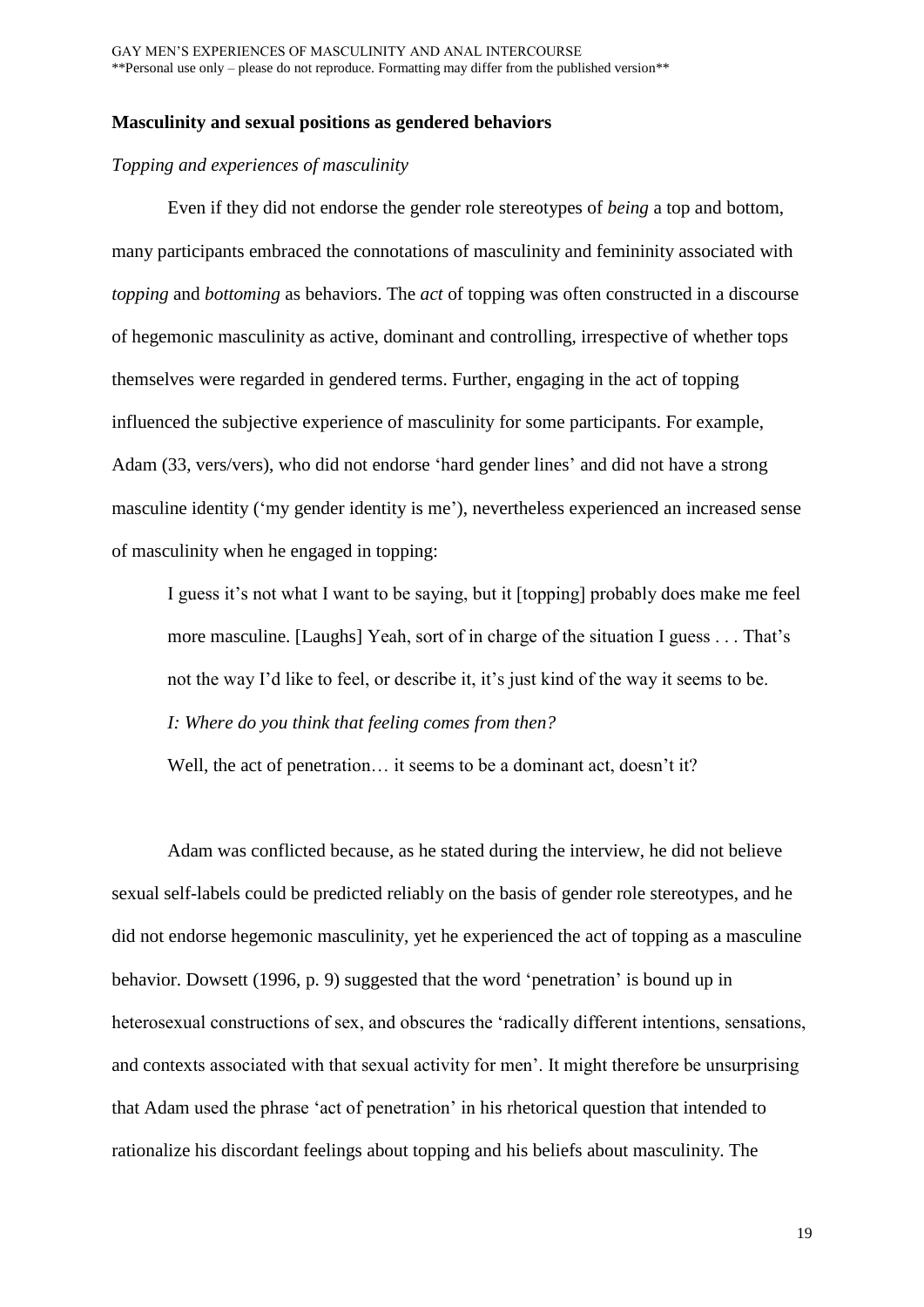discourse was irresistible: 'penetration' was something done by heterosexual men, and to experience it as masculinizing was inevitable

For Reza (23, top/vers) the extent to which topping contributed to a 'general feeling' of masculinity was associated with the number of sexual partners he had at a given time:

[Topping] does kind of make me feel more masculine just 'cause you're, like, more dominating and stuff. 'Cause, like, obviously to me, the more masculine you are, the more, like, dominating or, like, controlling or, like, in charge, like that sort of thing. It does make a difference, like, being in a relationship, how, like, masculine or, like, dominating you feel sort of thing, 'cause you're only, like, to me it would be, 'I'm dominating one person,' whereas if you're single and you're sleeping around and stuff, you're more masculine to more people.

With an interpretation of masculinity anchored in a hegemonic masculinity discourse, feeling masculine was for Reza contingent on dominating other men, even though (as he explained elsewhere) his top self-label was associated with pleasure and comfort rather than masculine identity. For Adam, Reza and other gay men who did not experience themselves as particularly masculine in other domains, feeling masculine was relational and contextdependent, contingent on the subordination of other men in the domain of anal intercourse. Topping provided temporary subjective experiences of masculinity for men who did not normally feel particularly masculine.

The masculinising effects of topping were also felt by men who already experienced a strong masculine subjectivity. For example, Craig experienced a 'surge of dominance' when he topped, which would 'reassert' his strong sense of masculinity – an example of what Connell (1995) refers to as 'body-reflexive practice', where masculine subjectivity and bodily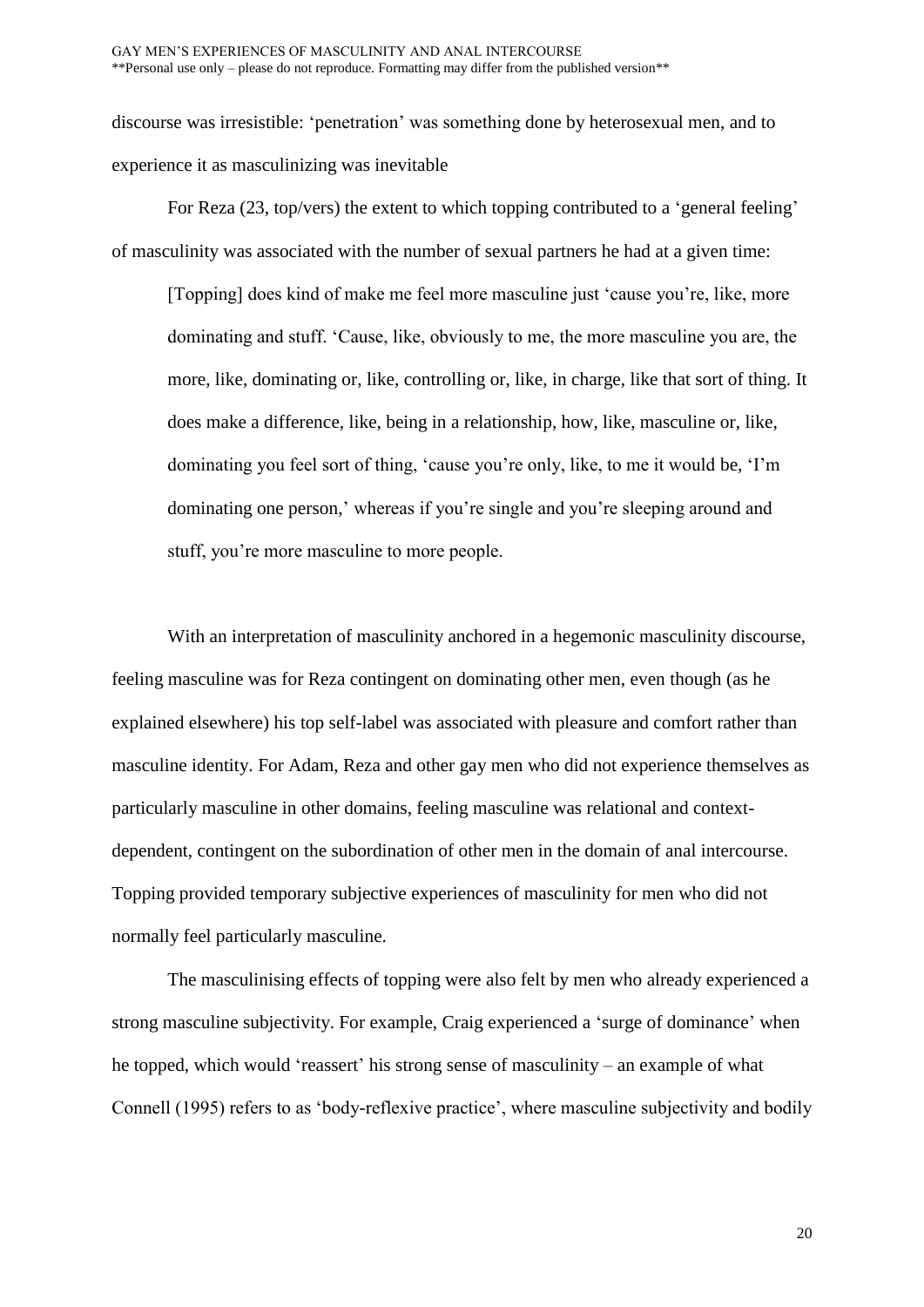practices are reinforced reciprocally. For Andy, the conflation between topping a man and being insertive in heterosexual intercourse influenced his experiences of masculinity:

I definitely feel the stronger I can be and the most dominant I can be, the most manly I'd feel [when topping]. 'Cause I guess it would be the closest thing to, I guess, having sex with a woman.

Committed to the ideals of hegemonic masculinity, which was irrevocably heterosexual, Andy identified topping as the vehicle through which it may be most successfully appropriated. Andy experienced himself at his most masculine when he was topping because topping emulated the sexual behavior of a heterosexual man, and therefore allowed Andy to emulate hegemonic masculinity.

Not all participants framed the masculinizing effects of topping in terms of the hegemonic masculine ideals of dominance and subordination. Experiences of masculinity were for some participants related to the experience of facilitating the pleasure and comfort of the receptive partner, as illustrated by Rob (35; vers/vers):

I want to make sure the bottom's having a really good time [when I top]. And if that means going slower, then it's kind of like being a bit more responsible for, like, how you're, kind of, so I suppose that's the kind of the, the increase in masculinity there, is you, kind of, you should give a shit about the person that, that's, you know, on the bottom.

Rob experienced topping as masculine because he had control over the pace of the sex, and therefore the enjoyment and comfort of the bottom. Although still positioned within a hegemonic masculinity discourse, it was Rob's concern for (rather than control of) the receptive partner that was masculinizing. His sense of responsibility for the more vulnerable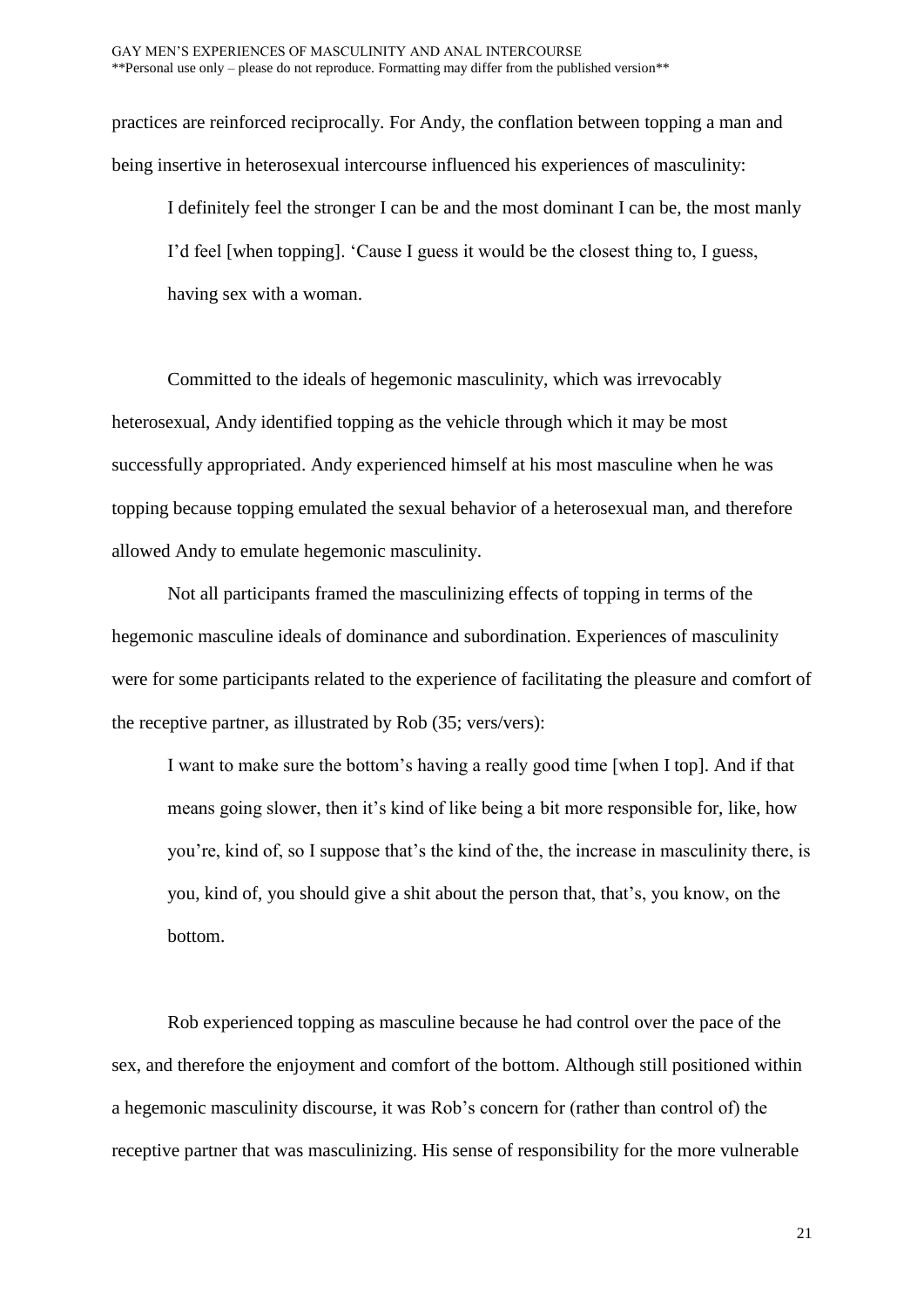bottom was in keeping with his interpretation masculinity in hegemonic masculinity terms, and his identity as a hegemonically masculine man ('alpha male').

However, it might be argued that Rob's account, and those of the other participants described above, was influenced by the availability of a particular discourse of penetrative intercourse in a context where participants were encouraged to reflect on their experiences of masculinity. Bersani (2010, p. 28) argued against assuming that sexual inequalities are influenced inevitably by social inequalities (i.e., those between men and women, reproduced by hegemonic masculinity), suggesting instead that power dynamics are inherent in human bodies, which are not 'belatedly contaminated by power from elsewhere'. In other words, the experiential inequalities between the top and the bottom in anal intercourse between men (i.e., the 'dominant' top and the 'vulnerable' bottom) might be influenced by the power dynamics inherent in the relations between the penis and the anus, which participants may have made sense of by referring to experiences of masculinity. Rob framed the bottom as someone who should be 'given a shit about' because he believed that as the top, he had the 'responsibility'; Andy felt 'stronger' when he topped, and Craig more 'dominant'. As the participants knew, these terms were associated with masculinity, but the experiences of topping that provoked these feelings may have been embodied *power* experiences, rather than experiences of masculinity *per se*. This might help to explain why Adam described topping as 'masculine', when he had already rejected masculinity as a concept relevant to him. *Bottoming and experiences of femininity and masculinity* 

Whereas topping was associated with only masculine perceptions and experiences, there was greater diversity in both perceptions of bottoming and the gendered experiences of bottoming, irrespective of whether the stereotype of bottom femininity was endorsed. Several participants related the feminizing effects of bottoming to the lack of power the bottom had during anal intercourse. However, the relationship between bottoming and power was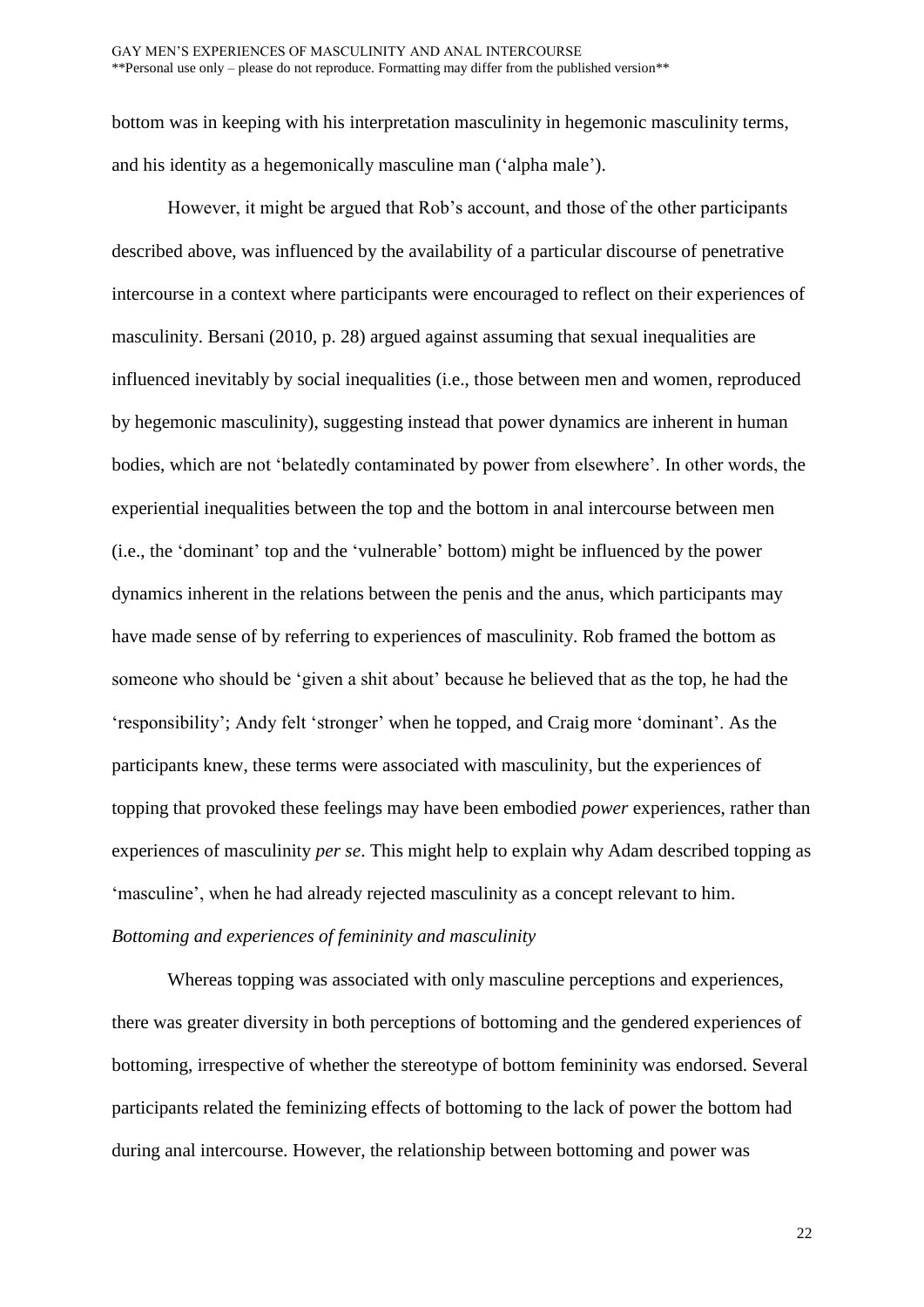complex, and interpreted in different ways. For Sahib (20; bottom/bottom), it was associated with the bottom's vulnerability:

When I bottom, I automatically feel, like, very submissive to whoever I'm doing it [with] . . . 'cause he's in me, I'm like, 'He can hurt me.'

Sahib described a power relationship between the top and the bottom. An awareness of the top's position of power to cause pain to the bottom subordinated Sahib when he bottomed, and this happened 'automatically': the inevitability of psychological submission when control over his body was relinquished. Sahib's discourse adds further weight to the suggestion that experiences in anal intercourse are influenced strongly by embodied experiences relating to power. Some participants framed the powerlessness associated with bottoming in positive terms, as Ben (24; vers/bottom) illustrated:

Most of the time I'll be, like, 'Yeah, I want to bottom.' I just love the feeling. Yeah, in a way it's kind of like I love the feeling that someone is in control, does that make sense?

. . .

I also know that I love doing it as well 'cause if I can hear and see that a guy is enjoying it, I know the fact that my body is making him feel like that, that's what makes the electricity come and just, my whole body starts to shake and tingle.

For Ben, powerlessness had value – it was eroticized, a source of sexual pleasure. There was a power hierarchy at play, but it was not fixed: Ben also *acquired* power as a bottom because it was *his* body that was responsible for affording pleasure to the top. The implications of bottoming in terms of both the loss and the acquisition of power were both embodied and psychological experiences.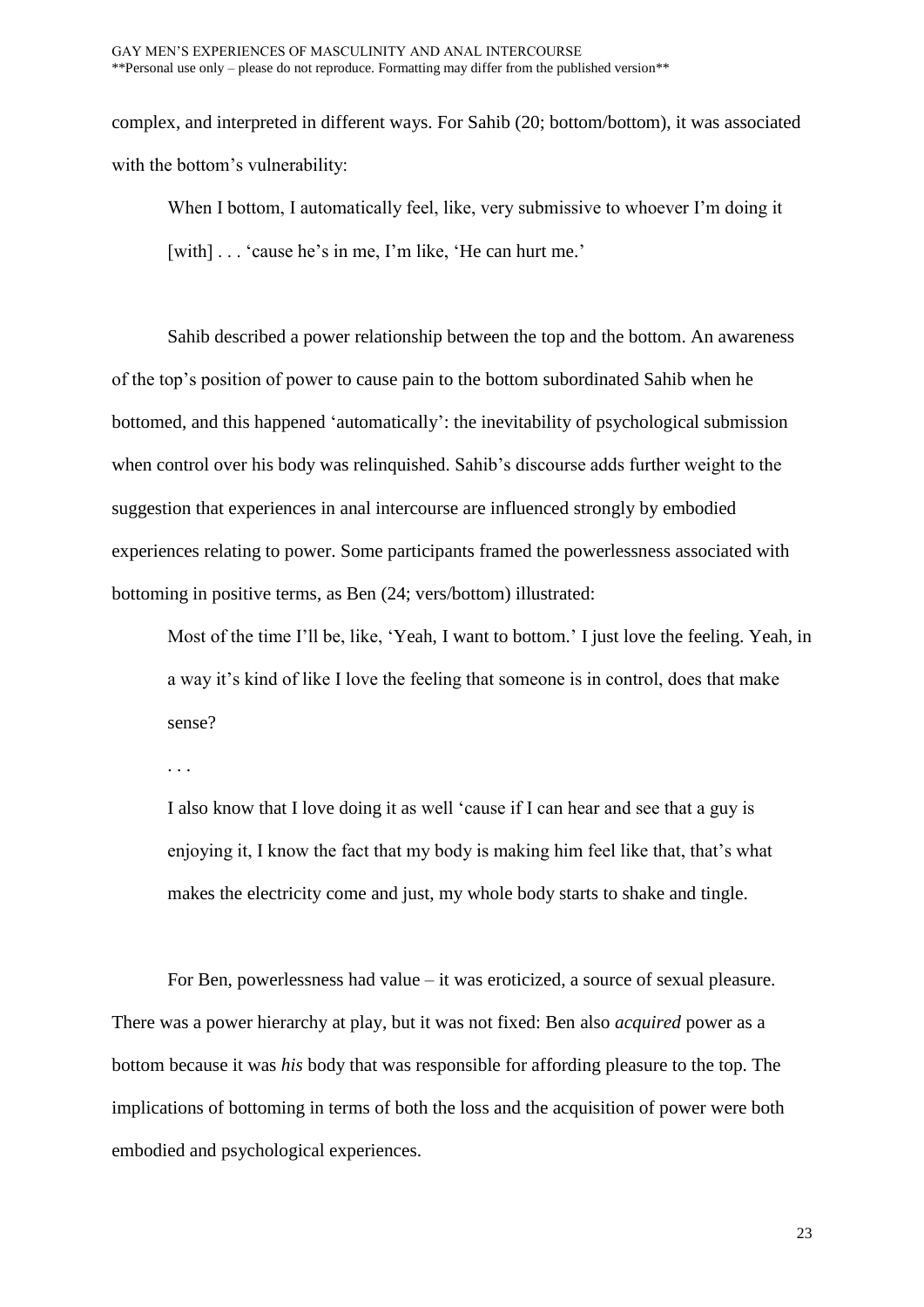Other participants also suggested that bottoming need not be associated with a loss of power and was not inevitably related to feelings of submission. Some had strategies for overcoming the physical vulnerability associated with bottoming that might lead to submission:

Craig: If I was to bottom, the first thing I'd want to do is be on top of that person . . . And obviously, I would then control, because yeah, ultimately someone's penetrating me in an intimate area, I don't want them to be just shoving it in and letting me think of England . . . So for me, that's an active side of it, to be an active bottom because I want to take control of it.

From Craig's perspective, it was 'obvious' that he would control the sex as a bottomon-top, because it was he who was in the vulnerable physical position. It should also be 'obvious' to the interviewer, because being a bottom-on-top accorded with the masculine identity Craig had constructed throughout the interview. The message was clear: bottoming could be masculine as long as it was 'active', and Craig was masculine when bottoming. It might be argued that irrespective of whether it is a woman or another man who is 'on top' of a man during receptive intercourse, it is the insertive man who possesses the physical power, as expressed via the thrusting of the penis (Bersani, 2010). It seemed that this was not lost on Craig – after all, when he bottomed he was '*penetrated* in an intimate area' [emphasis added]. Describing himself as an 'active bottom' was a discursive strategy employed by Craig to quash any assumptions that the power during intercourse did not belong to him.

The potential for masculine experiences when bottoming was also identified by Pete (30; vers/top), who acknowledged the construction of bottoming as feminine within the stereotypic gender role discourse, but provided alternative interpretations:

When I'm on bottom, I feel like I, like, surrender almost. It's like I just want to be, like, be soft and hold and just kind of be passive.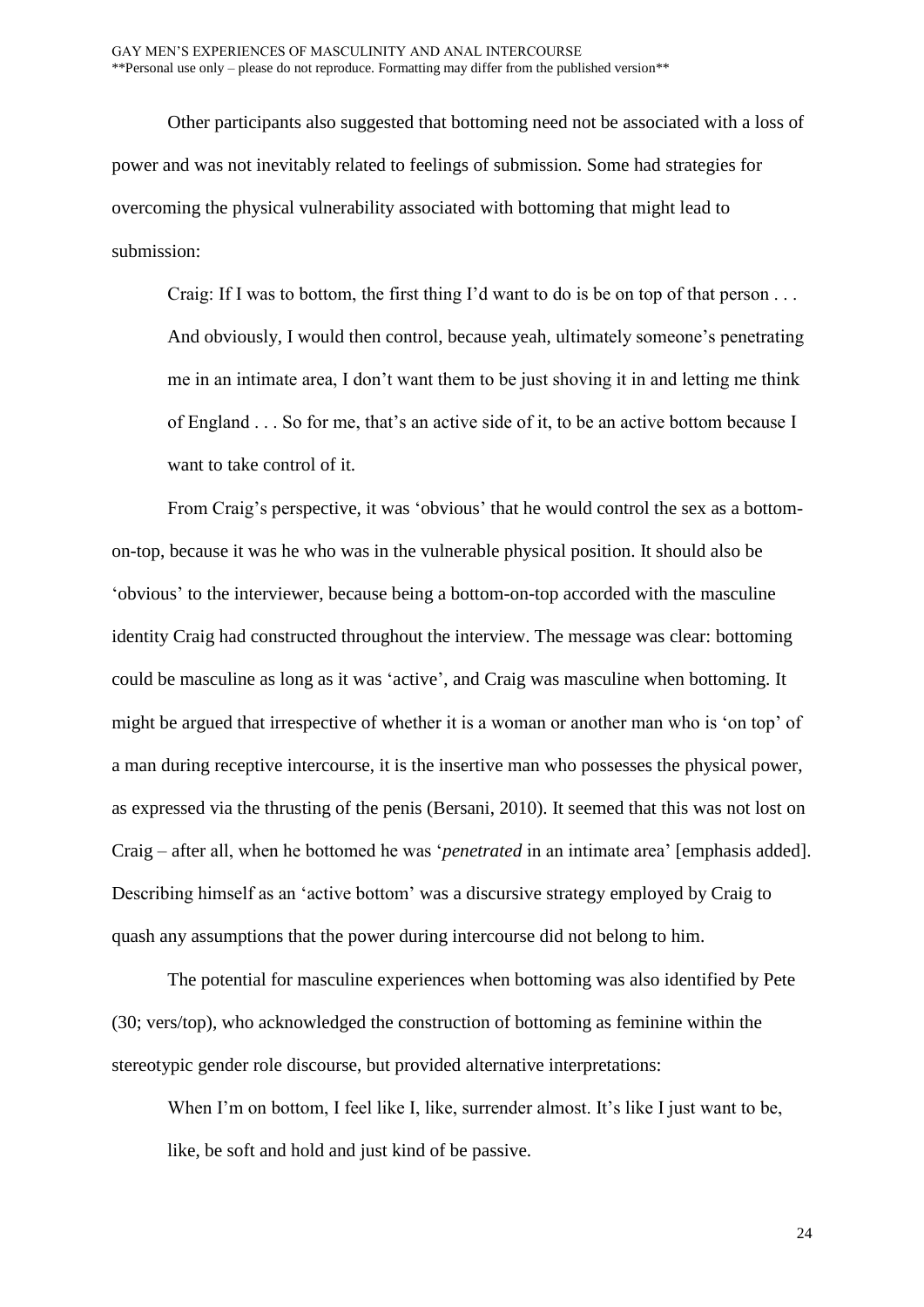. . .

I remember thinking this the last time I was getting fucked. I was, like, on my back, screaming, and I was like, 'Oh my God, I'm taking it up the ass, this is fabulous!' . . .

There seems to be this kind of societal thing, of, like, taking it up the bum is somehow less manly.

*I: What's your opinion on that?*

Doesn't get more manly does it, than getting fucked by a man?!

With little concern for his own masculine identity ('I don't feel particularly masculine, I feel like me most of the time'), Pete's experiences of bottoming did not have a profound influence on his sense of masculinity, but he was eager to refute the widely held perception of bottoming as a less masculine behavior. Although Pete associated bottoming with passivity ('getting fucked') and deployed a femininity discourse to describe his experiences ('on my back, screaming') he did not frame the behavior as feminine. From his experience, bottoming was 'taking it' and being able to withstand anal penetration was masculine. The hegemonic masculinity discourse was disrupted by Pete because there was no inequality in anal intercourse, and being 'fucked by a man' was the epitome of a masculine behavior. Pete's discourse is reminiscent of Dowsett's (1996, 2000) reference to the 'active' or 'desiring' anus. Dowsett (1996, 2000) suggested that although it is the penis that is typically ascribed agency in sexual intercourse, the anus can be viewed as active in that it consumes the penis, demands pleasure, and liberates men from heteronormative sexual scripts. If the anus has agency, then receptive anal intercourse can be constructed as 'manly', just as Pete described it.

# *Top/bottom choice and relative masculinity*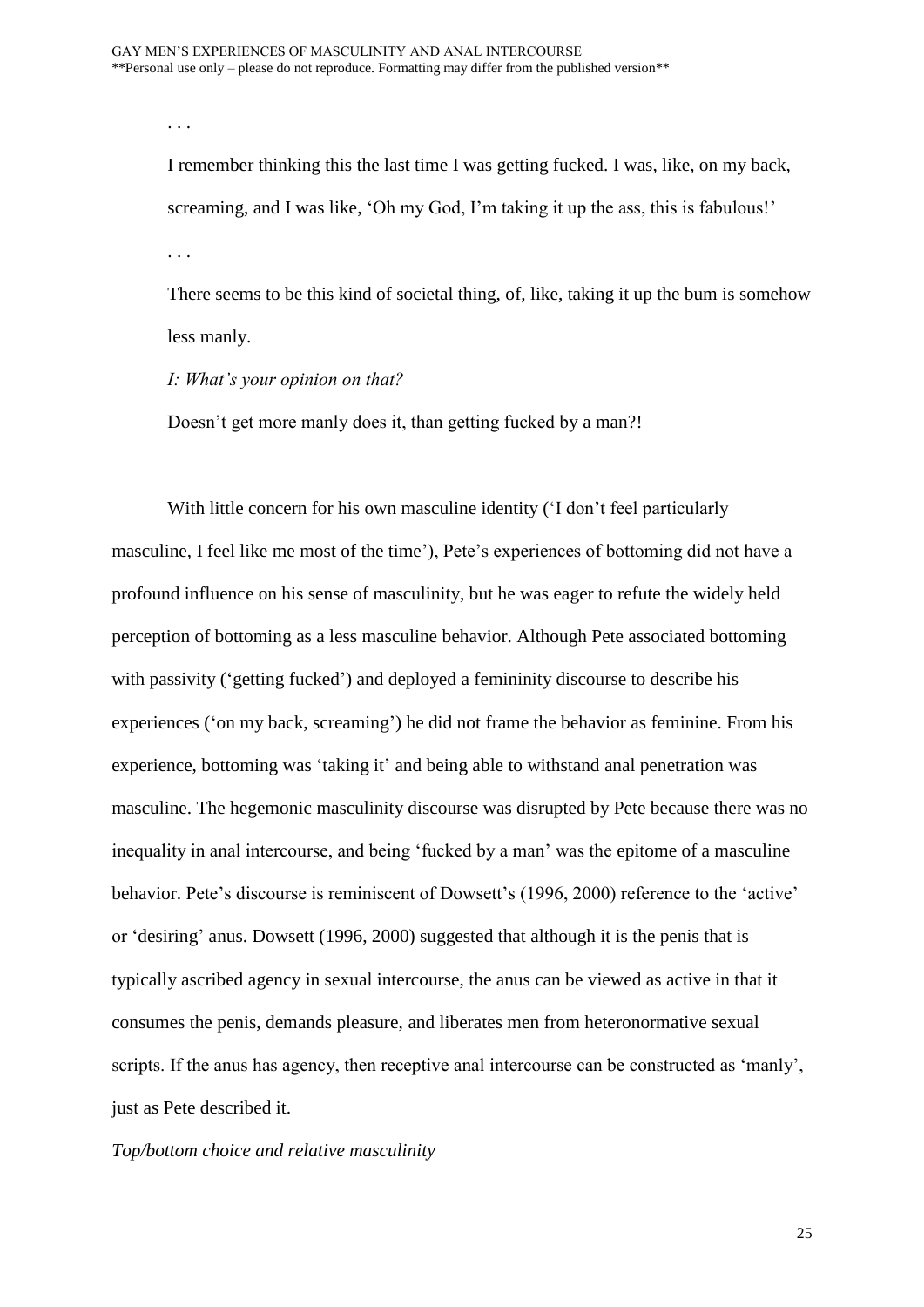There was a great deal of fluidity in the position adopted in a given instance of anal intercourse, including among the minority of men who self-labelled as top or bottom. Gendered scripts of topping and bottoming influenced many participants' position choices in a variety of different ways, and the extent to which these scripts influenced sexual behavior varied between participants. Beliefs about others' perceptions of own masculinity often influenced the position taken, even among men who did not feel particularly gendered. For example, others' perceptions of Arman (35; vers/vers) as masculine often led to him topping in casual sexual encounters:

I used to get loads of messages from bottoms. So there. I must have being doing something that was masculine.

. . .

*I: How would the fact that they've assumed you're a top impact on how you actually have sex with that person, if at all?*

... If they wanted me to top then I think again, that whole persona comes out on my side as well . . . You adopt an ego don't you? An alter ego. And you become this, you become a top . . . You kind of find out what limits they have, if they say they've got no limits and they like it really rough, like slapping, choking, all that stuff, so it's like, 'Ok, I'll do that.'

With a versatile self-label and no particular preference for either position, Arman was happy to fulfil other men's expectations that he would top, recognising that they perceived him as masculine but, without a strong masculine identity, having only a tenuous understanding as to why. Topping was acting for Arman: others cast him in a role and he responded appropriately to how he was positioned in the gender role discourse, temporarily embodying a dominating, masculine top identity.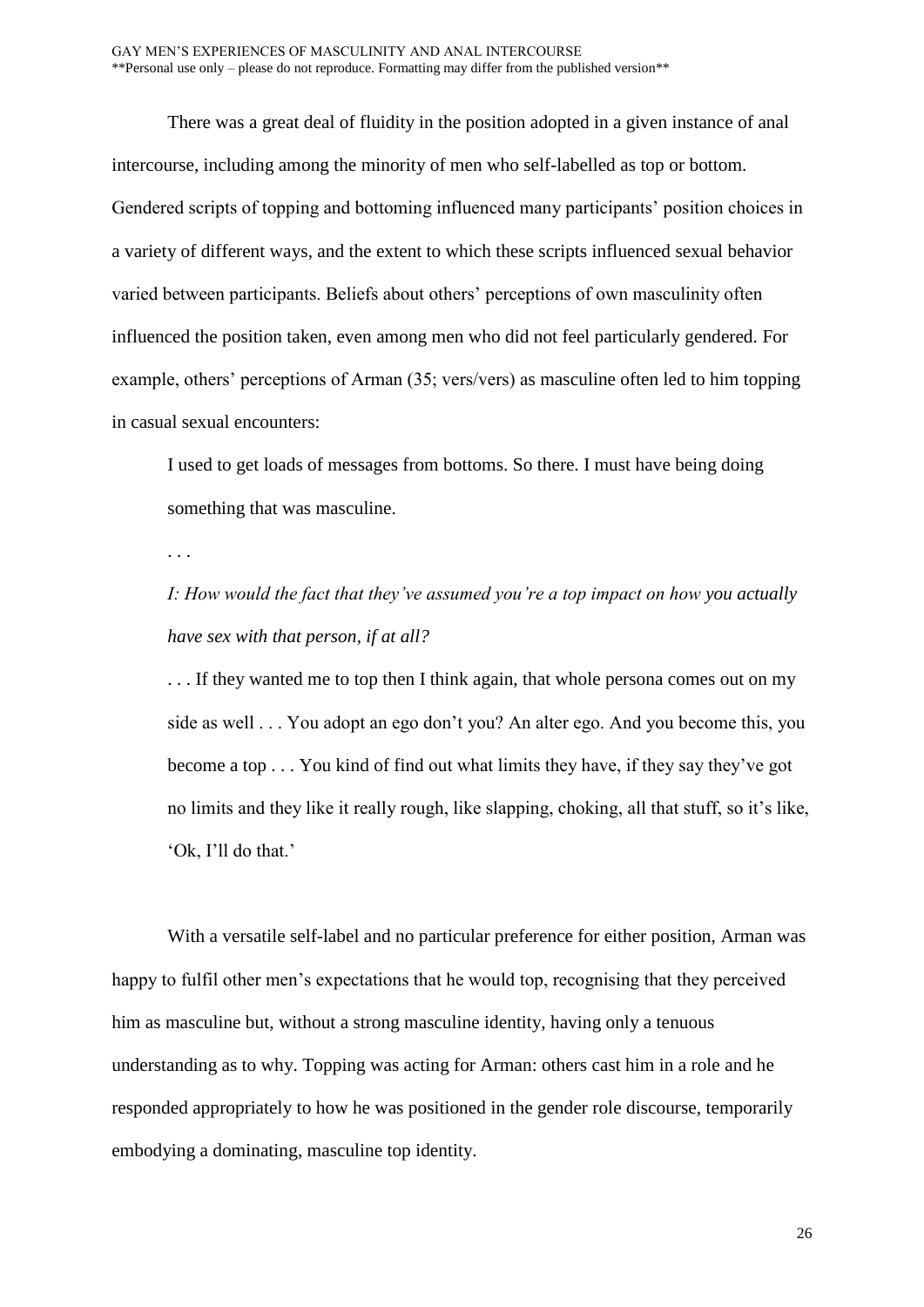Perceptions of others' masculinity relative to self-perceived masculinity guided the position choice for several participants. In the case of self-declared 'alpha male' Rob, position choice was strongly influenced by the masculinity of the sexual partner:

They can be the, like, the biggest, most muscular, kind of most manly guy, but if they're not man enough to put me on the bottom then I don't care what position they are, they're going on the bottom.

. . .

I went, 'No, I'm versatile. I'm fifty-fifty. You can literally drop me and I'll land on the, I'll land on the edge of the coin, not, you know, not on heads or tails.' And that's when I say, 'It takes a man to put me on the bottom in fairness.'

From Rob's perspective, a sexual partner would need to convey a package of masculine attributes, beyond physical characteristics alone, in order to be deemed 'man enough' to bottom for. Although he had reported being typically versatile in his pre-interview questionnaire, it became clear during the interview that Rob was far from 'fifty-fifty'. Accustomed to being the alpha-male in other masculinized social contexts – 'even within the rugby group' – Rob reserved bottoming for men who were even more masculine than himself, who were powerful enough to control the sexual encounter and 'put' him on the bottom. Otherwise, and in most occasions of intercourse, it was Rob who controlled the allocation of positions, and he was sufficiently powerful to override others' position preferences: he would put his less masculine partner on the bottom.

Reza was one such man whose strict preference for one position – in his case, top – was disrupted by his understanding of the gender scripts associated with topping and bottoming, and an awareness of his own masculinity in relation to others':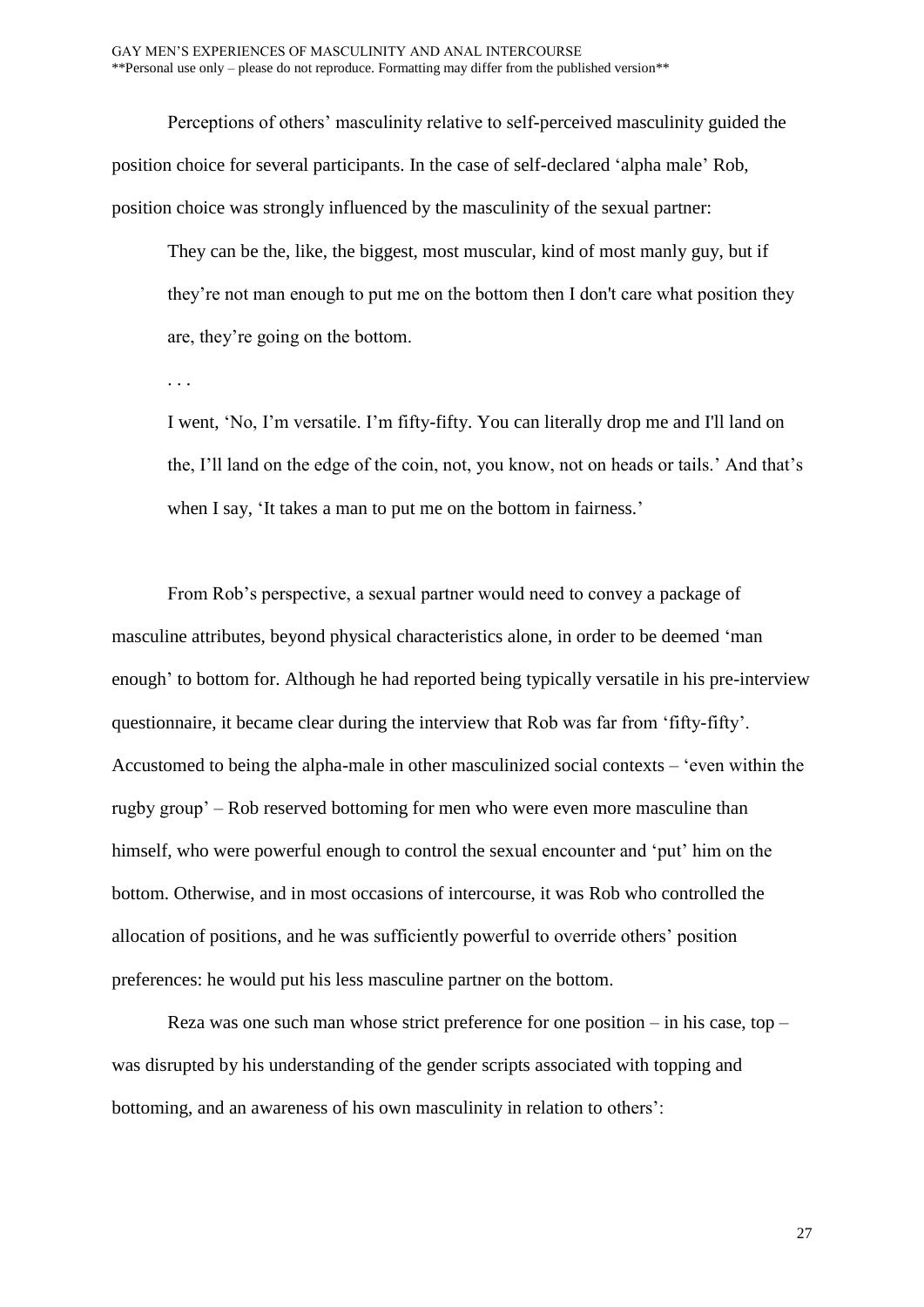There was this guy that I was sleeping with for a while . . . and I used to always bottom with him.

. . .

I always felt like he was more dominating, like, it would always be on his terms sort of thing. Like, I would only go round when he said so sort of thing, so I guess in that sense I felt like that I couldn't really, do you know, be, like, dominating when we were having sex either.

For Reza, a subordinate position in a romantic relationship spilled over into the realm of anal intercourse. He had described previously a resolute preference for topping, but the combination of his stereotypic beliefs regarding tops and topping, bottom and bottoming, his endorsement of hegemonic masculinity, and his perception of himself as less masculine than his sexual partner, were sufficient for him to renege on this strong position preference.

Not all of the participants' sexual behavior was affected by perceptions of relative masculinity, even if they were able to locate their own masculinity in relation to others'. As a self-identified 'camp' gay man with a slim physique, Ryan acknowledged that if he were to top for a more masculine man it would appear as an incongruous arrangement, 'like a Chihuahua fucking a husky'. To Ryan, sex could look 'queered', even absurd – his vivid and humorous imagery was intended to unravel the gender scripts in anal intercourse between men that might constrain other men's behavior. Gender was of no concern to Ryan, especially in the domain of anal intercourse. He concluded, 'I've had sex with really, really, butch men and I've topped them, and it's fine'.

For Ben it was the sexual pleasure derived from subverting the power relationship between a top and a bottom, combined with his perceptions of his own and his partner's masculinity, that guided his sexual positioning on occasion: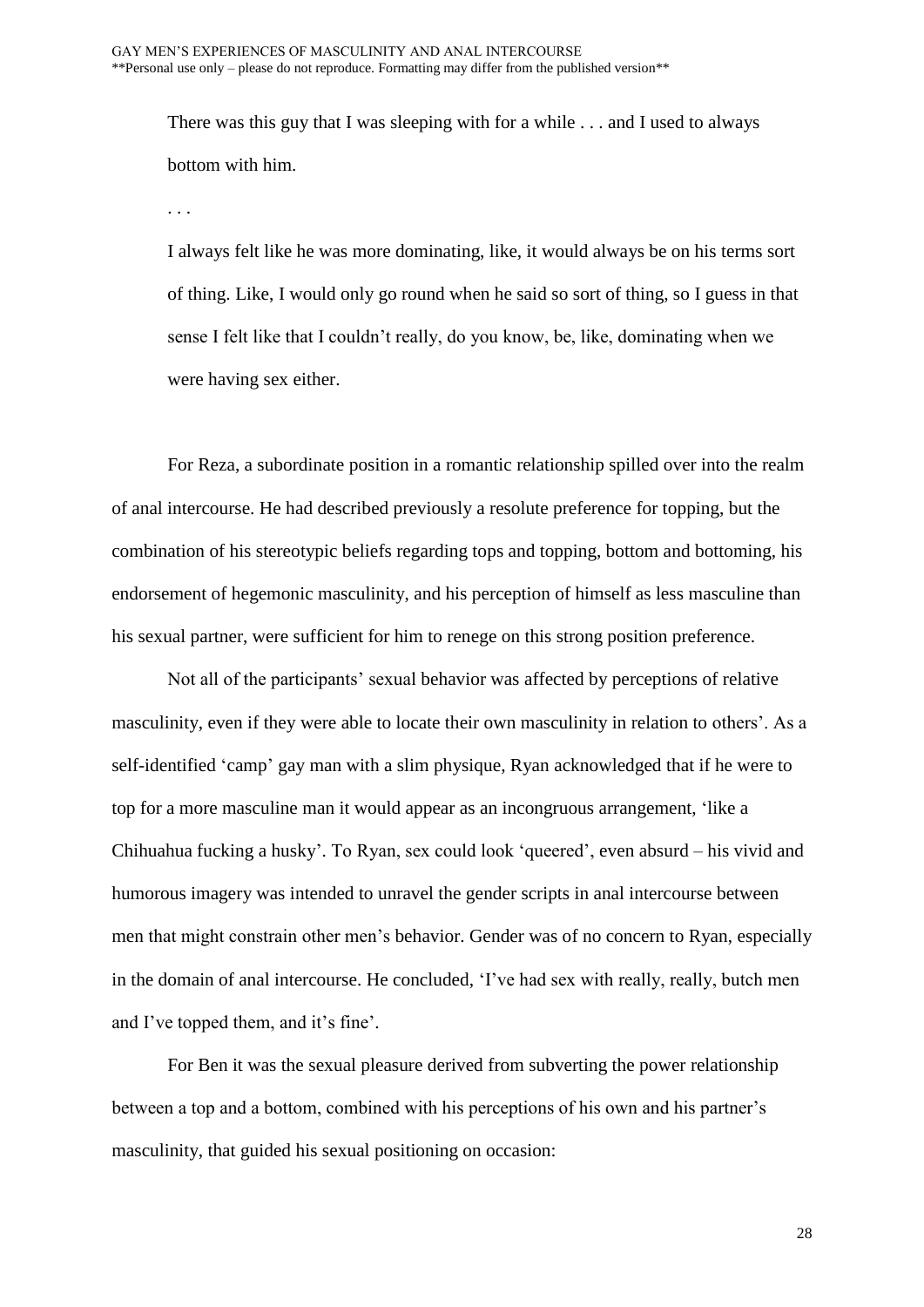I just loved the feeling of a twink overpowering a bear instead of the other way round. . . .

I think it's a fetish personally. 'Cause obviously bears, they're masculine, they're butch and very manly, very able to overpower a twink. But knowing a hairless twink who's not butch is able to make a bear feel the way he feels when being bottomed, I don't know, it just makes me want to do it even more.

As a self-identified 'twink' – young, slim, hairless and feminine – Ben was aware that in the gender stereotypic discourse of topping and bottoming, he was positioned as a bottom for the more stereotypically masculine 'bear', a gay man commonly characterized by a larger physique and more hirsute body (Ravenhill & de Visser, 2017b). His belief that tops had masculine power afforded a 'fetish' quality to his experiences of topping a more masculine man than himself. Ben embraced the gender role stereotypes associated with tops and bottoms – tops should be more masculine and bottoms more feminine – but he nevertheless subverted the gender script that prescribed positions on the basis of relative masculinity. The dominance of the hegemonic masculinity discourse meant that hegemonic masculinity was Ben's reference point for understanding what positioning practices *should look like*, but his own behavior was not always guided by the gender scripts that it prescribed. Further, fashioning sexual practices that contested these gender scripts was a source of sexual pleasure.

## **Discussion**

The IPA approach used in this study allowed for a discourse-dynamic approach to studying gender and sexual subjectivity (Willig, 2000). This permitted identification of social discourses relating to gay sexual self-labelling and detailed examination of how gay men's beliefs about masculinity and their identification with hegemonic masculinity were related to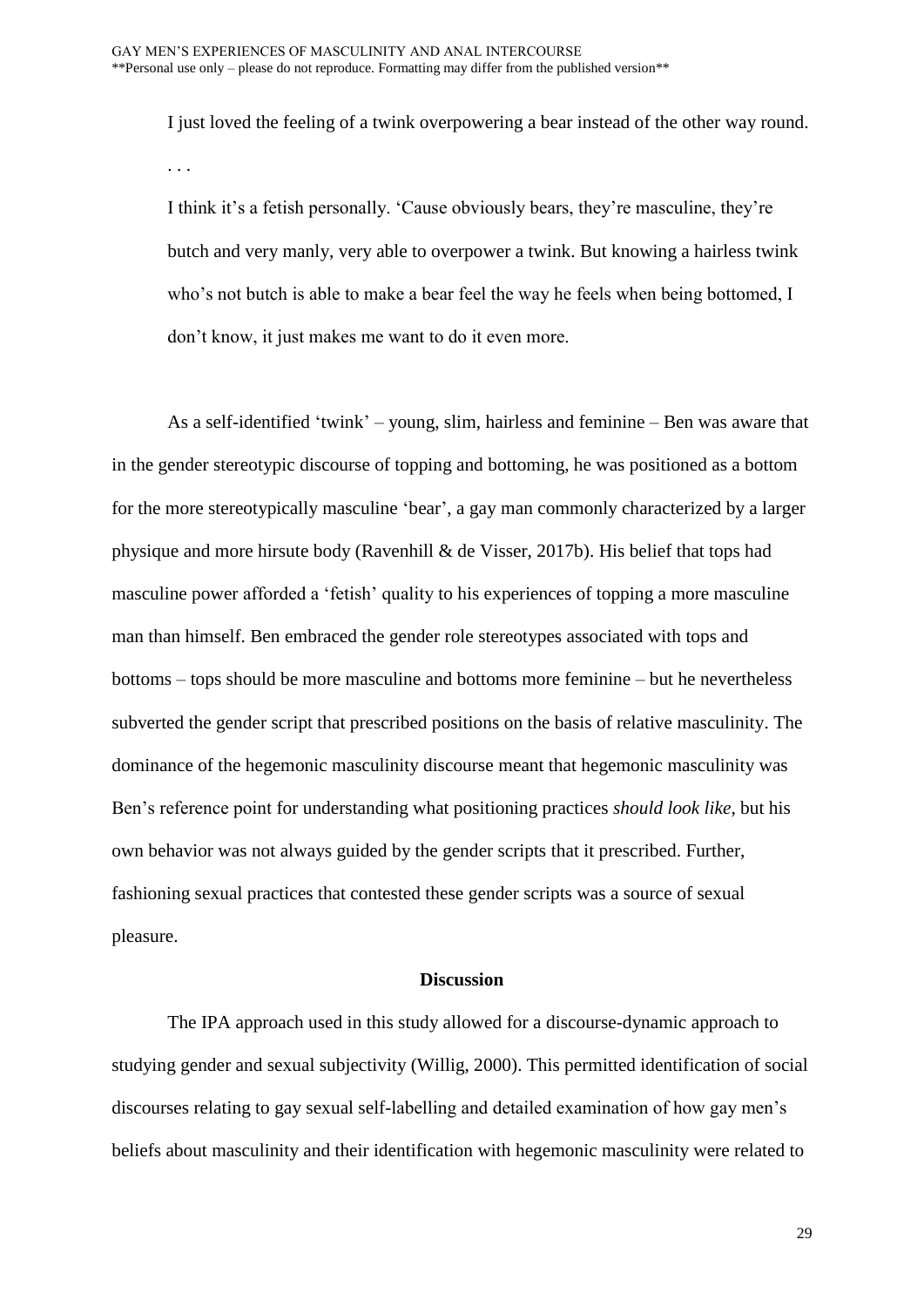their understanding and experience of sexual positioning in anal intercourse. Many gay men use sexual self-labels as a means to position themselves in relation to other men within discourses of gender and power (Kippax & Smith, 2001; Hoppe, 2011; Moskowitz & Hart, 2011). In accordance with previous findings, the results from the present study suggest that these discourses influence some gay men's sexual positioning behaviors (Carballo-Diéguez et al., 2004; Johns et al., 2012). The findings presented here extend current understanding of gay sexual positioning in three key ways. First, the results suggest that gay men's expectations and experiences of positioning in anal intercourse are at least in part associated with how they define gender and the extent to which they identify with a hegemonic interpretation of masculinity. Second, some gay men may have strategies for challenging the gender scripts of anal intercourse that are influenced by hegemonic masculinity, even if hegemonic masculinity is ostensibly endorsed. Third, gay men may distinguish between sexual positions as potentially gendered social identities (i.e., sexual self-labels) and sexual positions as potentially gendered behaviors.

As found in previous studies, some gay men contested the gender role stereotypes associated with top and bottom self-labels while others embraced them (Carballo-Diéguez et al., 2004). The extent to which the participants in this study engaged with and positioned themselves within the stereotypic gender role discourse was related to their endorsement of and identification with hegemonic masculinity. As prior research has identified, the behavior of some gay men is influenced by their aspirations to align with hegemonic masculinity (Taywaditep, 2001). However, some reject aspirations to hegemonic masculinity and incorporate both masculine and feminine behaviors and attributes into their gender expression (Wilson et al., 2010). In this study, participants who opposed essentialist interpretations of masculinity or who were less concerned with maintaining a masculine identity were more likely to challenge the gender role stereotypes and seek alternative constructions of tops and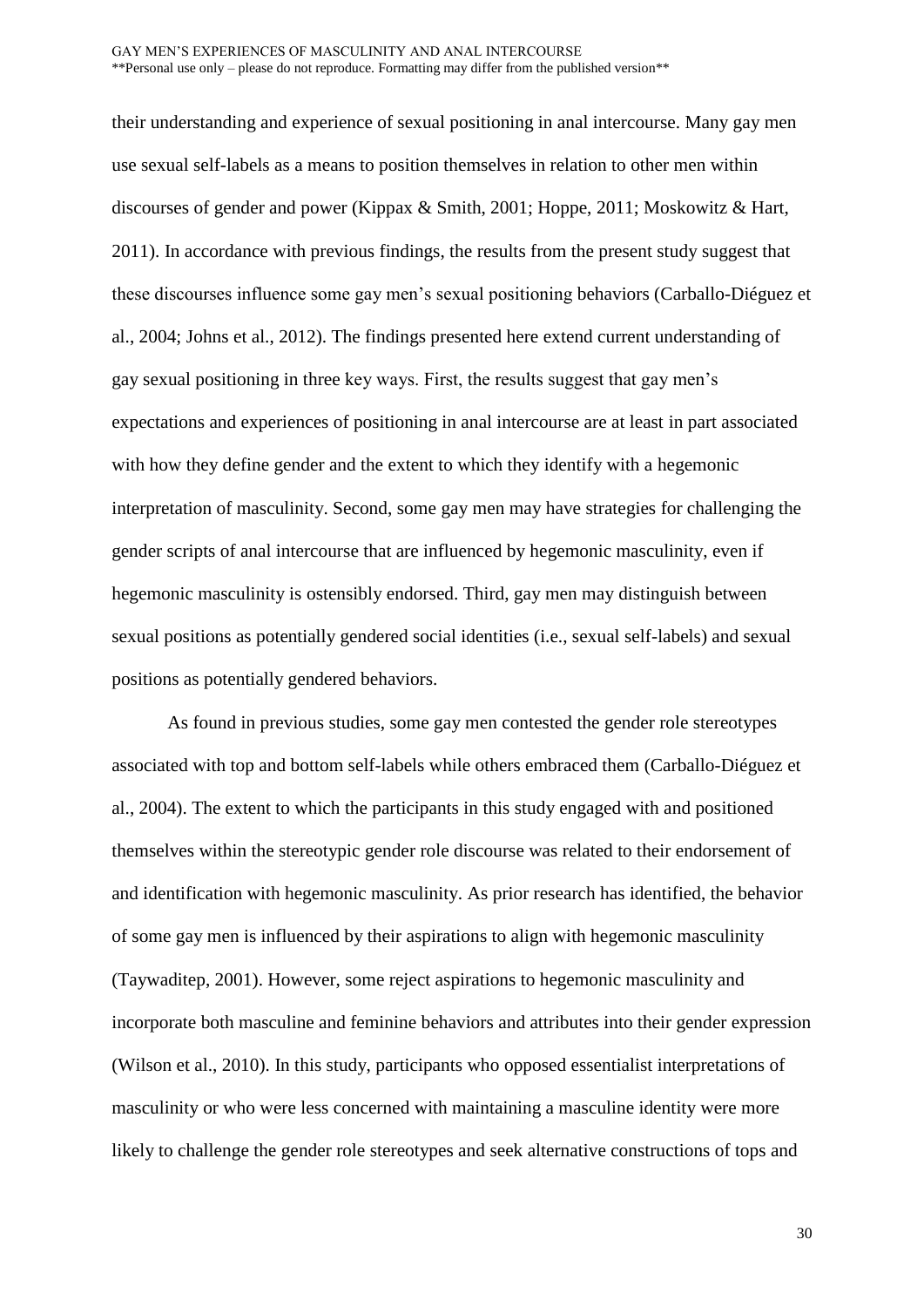bottoms. These men often acknowledged the existence of gender stereotypic discourses of masculine tops and feminine bottoms but positioned themselves and others outside of them. From their perspective, sexual self-labels could not always be determined with reference to gender role stereotypes and self-labelling was not always associated with gender identity. Consequently, men who contest top and bottom gender role stereotypes may experience no need to present to others a self-label of top or bottom, nor to adopt a particular self-label in response to concerns regarding their masculine identity. Self-labelling for such men is likely to be influenced by other considerations, such as pleasure, comfort and sexual anxieties associated with adopting a given position (Hoppe, 2011; Moskowitz & Roloff, 2016; Pachankis, Buttenwieser, Bernstein & Bayles, 2013).

On the other hand, men who defined masculinity in essentialist terms and who identified and/or wanted to be perceived as stereotypically masculine, were more likely to apply a gender stereotypic understanding of tops as masculine and bottoms as feminine, irrespective of their own sexual self-labels. For these men, the belief that they and other gay men were positioned within a stereotypic gender role discourse influenced both their sexual practices and non-sexual behaviors. In line with hegemonic masculinity, some were intent on avoiding femininity and presented a top self-label to other gay men. Therefore, a versatile or bottom man with a strong masculine identity might self-present as a top in order to maintain the appearance of masculinity. Concern for being perceived as either a top or a bottom, and utilizing certain gendered behaviors to appear as one or the other, are predicated by the belief that tops and bottoms are discernible on the basis of gendered attributes. For some gay men, negotiating a sexual identity may be closely tied to maintaining a particular gender identity.

That some self-labelled versatile men were concerned with being perceived as tops to protect their masculine integrity refutes previous research findings that have represented versatile men as more gender-balanced, and versatility as an opportunity to escape gender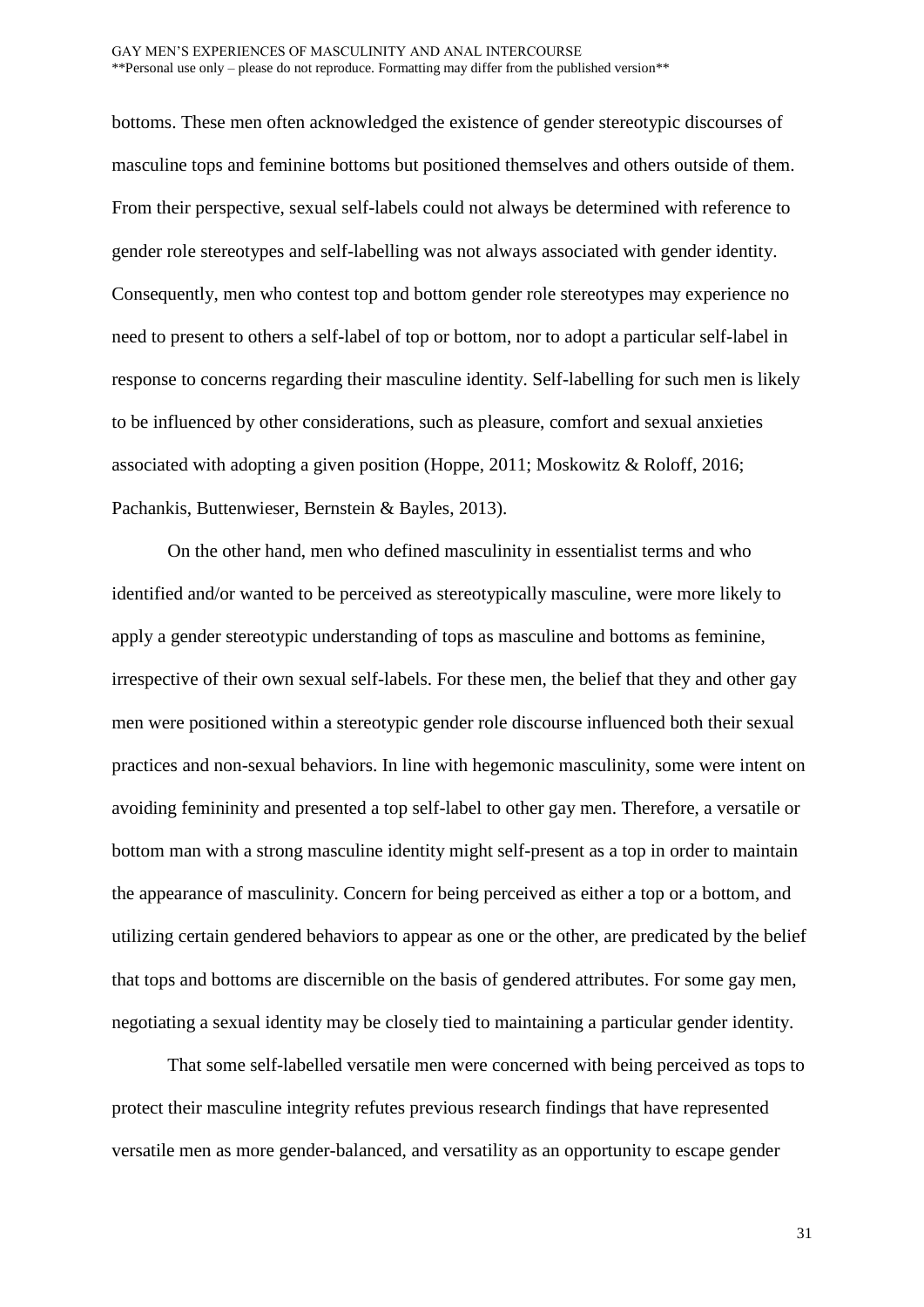stereotypes (Johns et al., 2012). It highlights the importance of accounting for masculine identity when examining position preferences, and of distinguishing between self-labels as sexual position identities and as positioning behaviors. Many participants in the present study made stark distinctions between self-labels as social identities and topping and bottoming as behavioral practices: top and bottom often represented notional stereotyped identities rather than descriptions of people who topped or bottomed. Self-labels may not only be longitudinally fluid identities (Moskowitz & Roloff, 2015; Pachankis et al., 2013), but also reflect short-term, context-dependent desires to be perceived in a particular way by others. This observation can help to explain why, as previous research has found, top and bottom self-labelling is not always concordant with sexual positioning in actuality (Wei & Raymond, 2011).

The study's findings indicate that to focus solely on the meaning to gay men of top and bottom self-identification is to obscure the complex psychosocial implications of engaging in the acts of insertive and receptive anal intercourse, in *doing* topping and bottoming and not only *being* a top or a bottom. It follows that men who engage in stereotypic gender role discourses to make sense of sexual dynamics between men might interpret their own experiences of anal intercourse in accordance with gender role stereotypes, as identified by the discourse-dynamic approach adopted in this study. However, for some, the act of engaging in topping and/or bottoming had implications for (albeit temporary) subjective experiences of gender, irrespective of whether the gender role stereotypes were endorsed, and regardless of masculine identity.

Many participants described the masculinizing effects of topping in hegemonic masculinity terms: topping made some gay men feel dominant over and in control of other men, and mirrored the sexual intercourse that heterosexual men engage in, particularly in relation to the penetrating penis. Bottoming was associated with subjective experiences of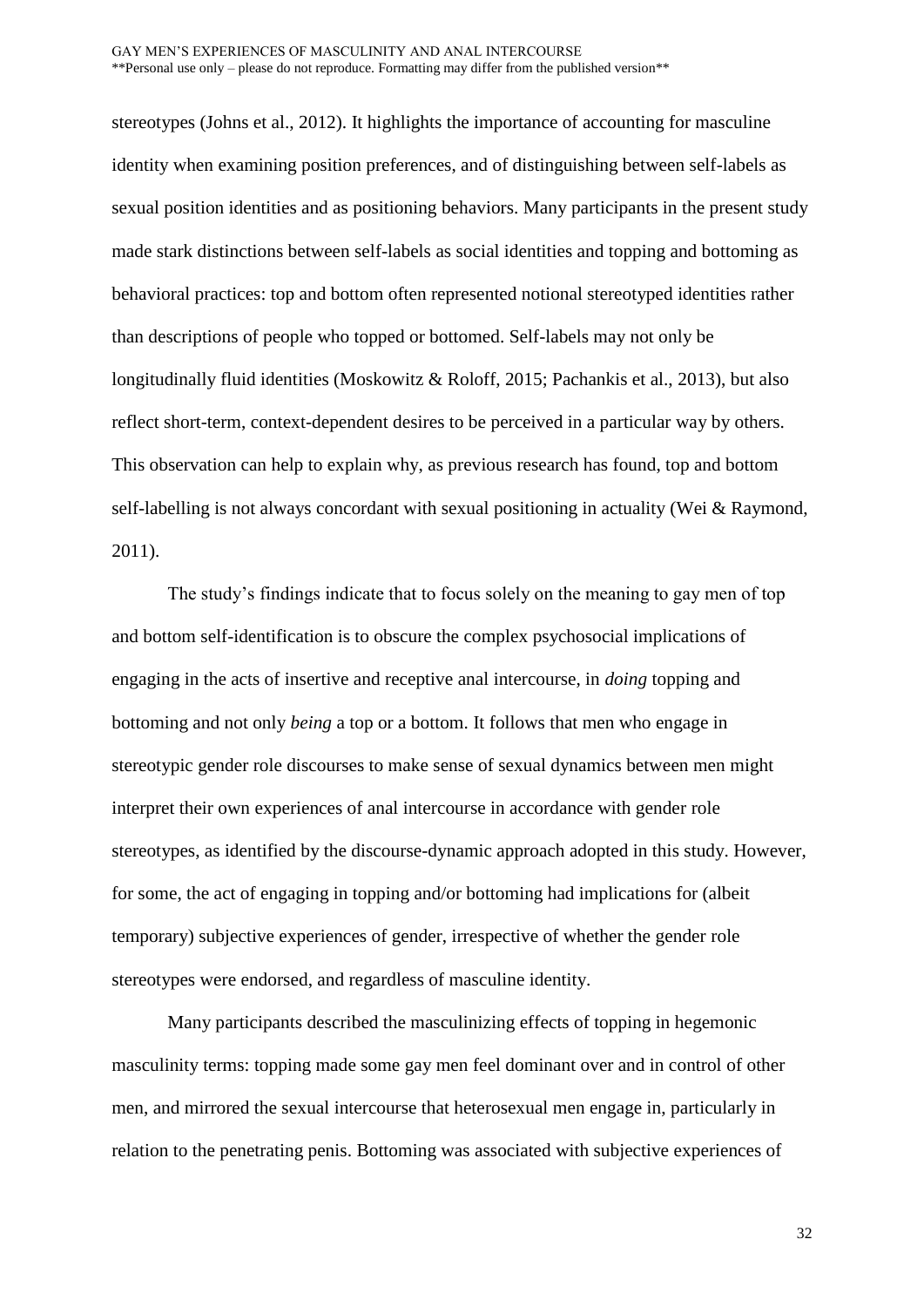non-masculine passivity and vulnerability, and also of masculinity. Bottoming could be experienced as masculine because it demonstrated that anal penetration could be withstood, because bottoms could be 'bottoms on top', and because they could acquire power by controlling the top's pleasure (Dowsett, Williams, Ventuneac & Carballo-Diéguez, 2008; Hoppe, 2011). Hegemonic masculinity may be at the centre of some gay men's interpretations of masculinity, and may define the gender scripts associated with anal intercourse, but the findings suggest that some gay men are active in deconstructing these gender scripts and challenging the dominance of the hegemonic masculinity discourse. Some participants' accounts suggested that bottoming was not intrinsically passive: It has been suggested previously that in anal intercourse, the anus demands pleasure from the penis just as the penis requires the anus for its pleasure – the relationships are reciprocal, not necessarily hierarchical (Dowsett, 2000). Hegemonic masculinity is not necessarily the discourse that all gay men engage in when making sense of the dynamics of anal intercourse, because neither partner necessarily experiences subjugation.

This queering of hegemonic masculinity was also observed when some participants discussed sexual position decision making, in relation to comparative masculinity. On the one hand, and in accordance with what has been found previously, sexual position decision making for versatile men was often related to the comparative masculinity of the sexual partners, such that the man who it was agreed was the more masculine would top on that occasion, whereas the less masculine man would bottom (Carballo-Diéguez, 2004; Johns et al., 2012). Such a negotiation necessitates reference to stereotypic gender scripts in order to appraise one's own masculinity and that of the sexual partner, and may suggest that heterosexual constructions of sexual intercourse guide some gay men's sexual behavior (Carballo-Diéguez, 2004; Johns et al., 2012). On the other hand, it was suggested that these gender scripts could also be unravelled, so that less masculine men could adopt the top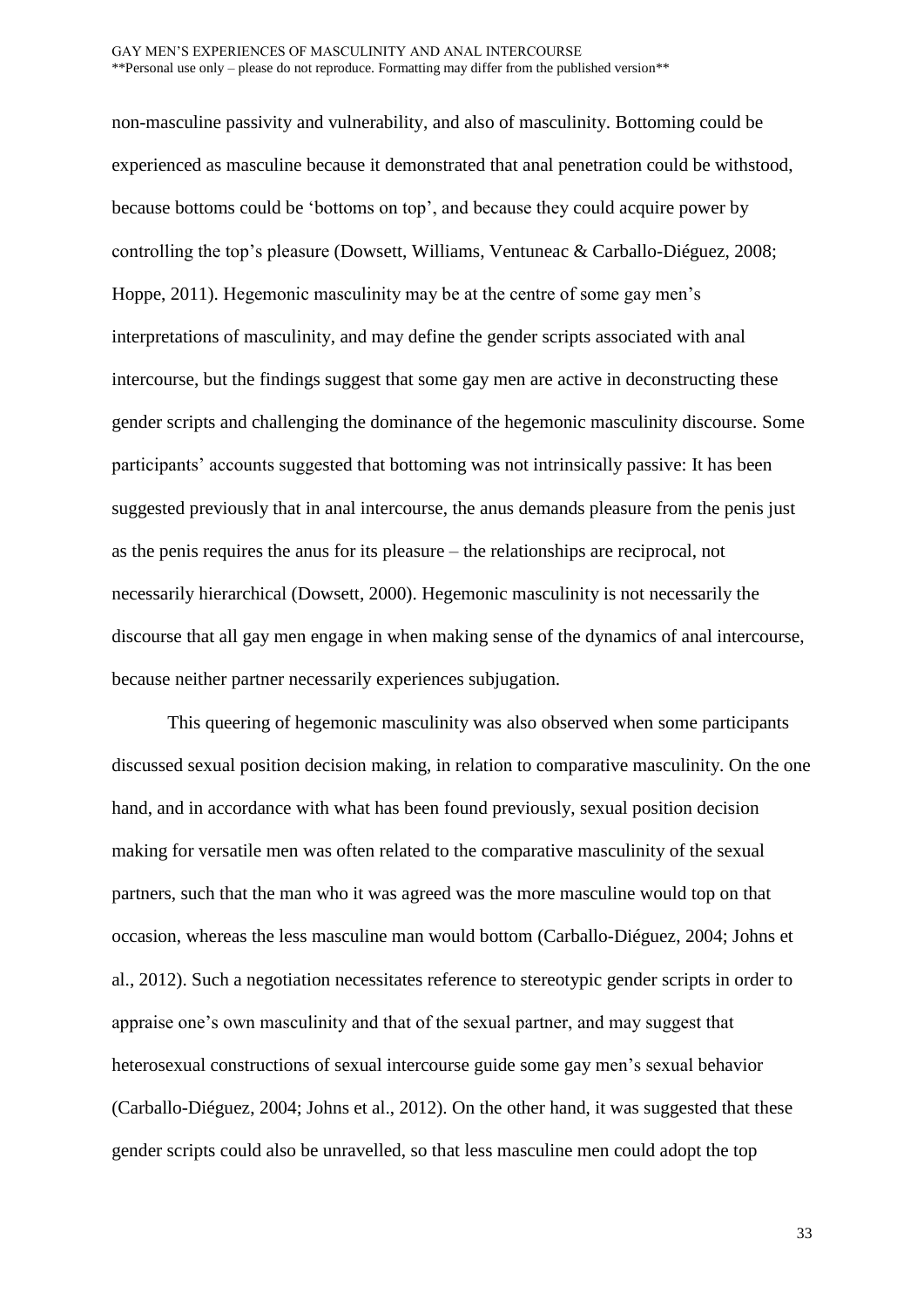position with a more masculine partner. Perceptions of comparative masculinity were not irrelevant – the understanding that the sexual behavior subverted hegemonic masculinity was an intrinsic part of the experience.

Although the gay men who took part in this study were recruited from across the UK and the sample was fairly diverse in terms of age, the generalisability of the findings is questionable given the small opportunistic sample, and the possibility that the gay men who took part were uniquely interested in being interviewed about their experiences of sex. The purpose of IPA is to describe phenomena and interpret how those phenomena are experienced and understood by a given population (Smith, Flowers & Larkin, 2009). Although it cannot be concluded that the findings presented here represent the experiences of all UK gay men, due to the consistency of the accounts it may be tentatively suggested that many gay men understand and experience sexual positioning in anal intercourse in ways similar to those discussed in this paper.

A second limitation is that this study did not examine how top, bottom and versatile identities extend to encapsulate preferences for and engagement in other sexual behaviors between gay men. For example, Moskowitz et al. (2008) found that men who labelled as top were more likely than bottoms to report a willingness to engage in other insertive sexual behaviors, such as insertive fisting, urination and sex-toy play, which may be associated with masculine dominance over a submissive partner. Future research might address how masculine identity is associated with preferences for being receptive or insertive across a broader range of sexual behaviors.

A third limitation is that bisexual men and other men who have sex with men without identifying as gay (MSM) were not recruited for the present study. IPA studies focus on small homogeneous groups who experience the same phenomena in a similar way (Smith, Flowers & Larkin, 2009) and in this study, only self-identified gay men were recruited. It has been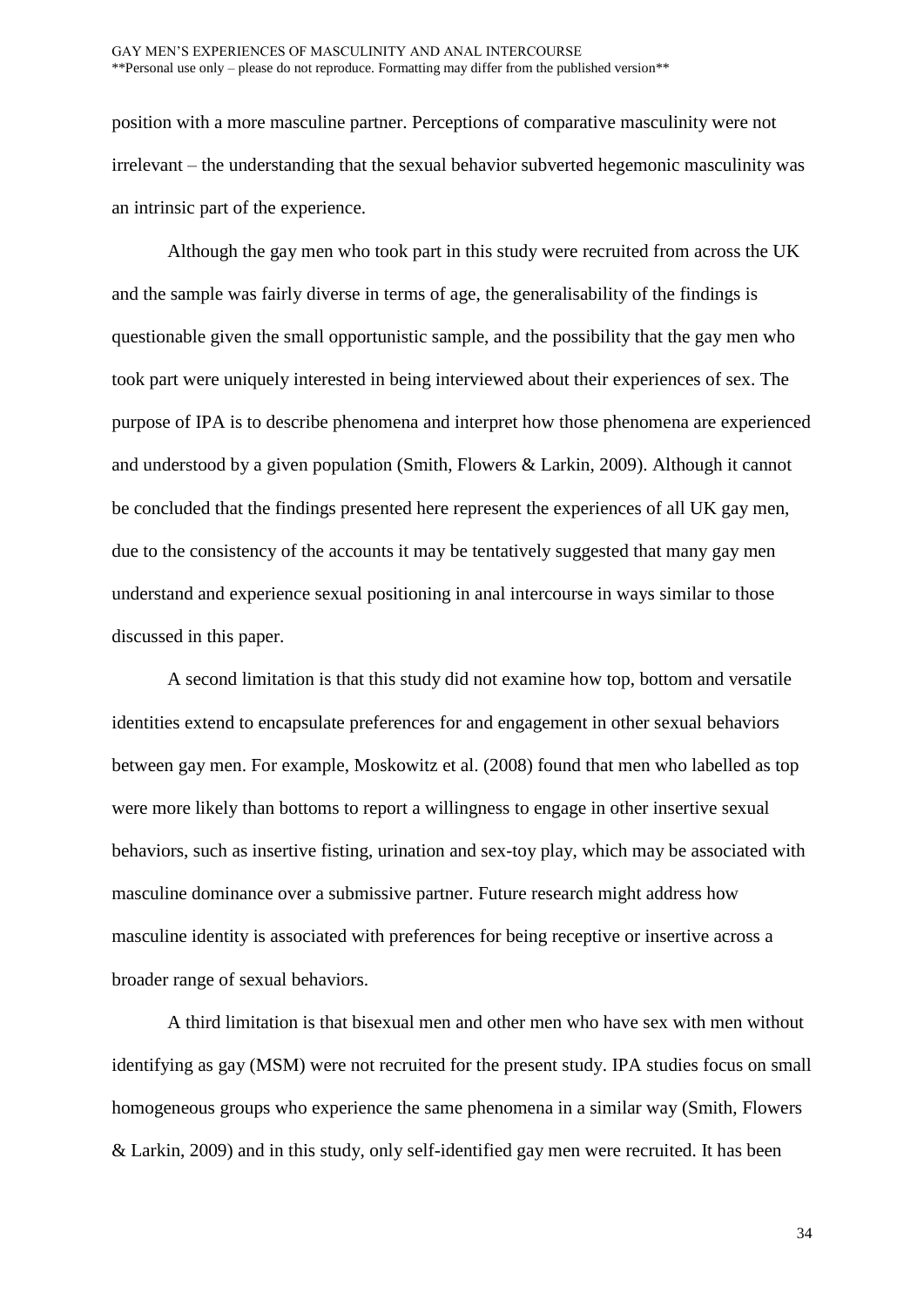found previously that sexual self-labels reflect degrees of 'gayness', to the extent that men who identify as top are considered less gay than those who identify as bottom (Johns et al., 2012; Ravenhill & de Visser, 2017b). Further, bisexual men are less likely to bottom in anal intercourse than men who identify as gay (Agronick et al., 2004). Therefore, future studies might involve samples of bisexual men and/or MSM to examine how top and bottom and topping and bottoming are experienced in relation to masculine identity by these groups of men.

The study's findings may have some important sexual health implications. Efforts to engage with gay men in issues relating to their behavior in anal intercourse might in future account for their beliefs about and subjective experiences of masculinity. Quantitative research has already demonstrated that men who aspire to be hegemonically masculine are more likely to engage in condomless anal intercourse, which is an HIV-risk behavior (Brennan et al., 2015). Future qualitative research might be oriented to examining how beliefs about masculinity are associated with condom negotiations between gay men. Prior research has identified gender-related relationship power as a key variable in condom use within heterosexual relationships – heterosexual women with low relationship power are significantly less likely to report using condoms in intercourse than women with high relationship power (Pulerwitz, Amaro, de Jong, Gortmaker & Rudd, 2002). Further, it has been found that men who endorse the mandates of hegemonic masculinity are less likely to report a willingness to use condoms with regularity (Noar & Morokoff, 2002). Taken together, these findings suggest that it is often the men in heterosexual relationships who determine whether a condom is used in intercourse, and this is related to their masculine power over their female partner. If this observation were to be applied to relationships between gay men, it might be proposed that tops would be more likely than bottoms to guide condom use, and therefore that sexual health messages regarding condom use should be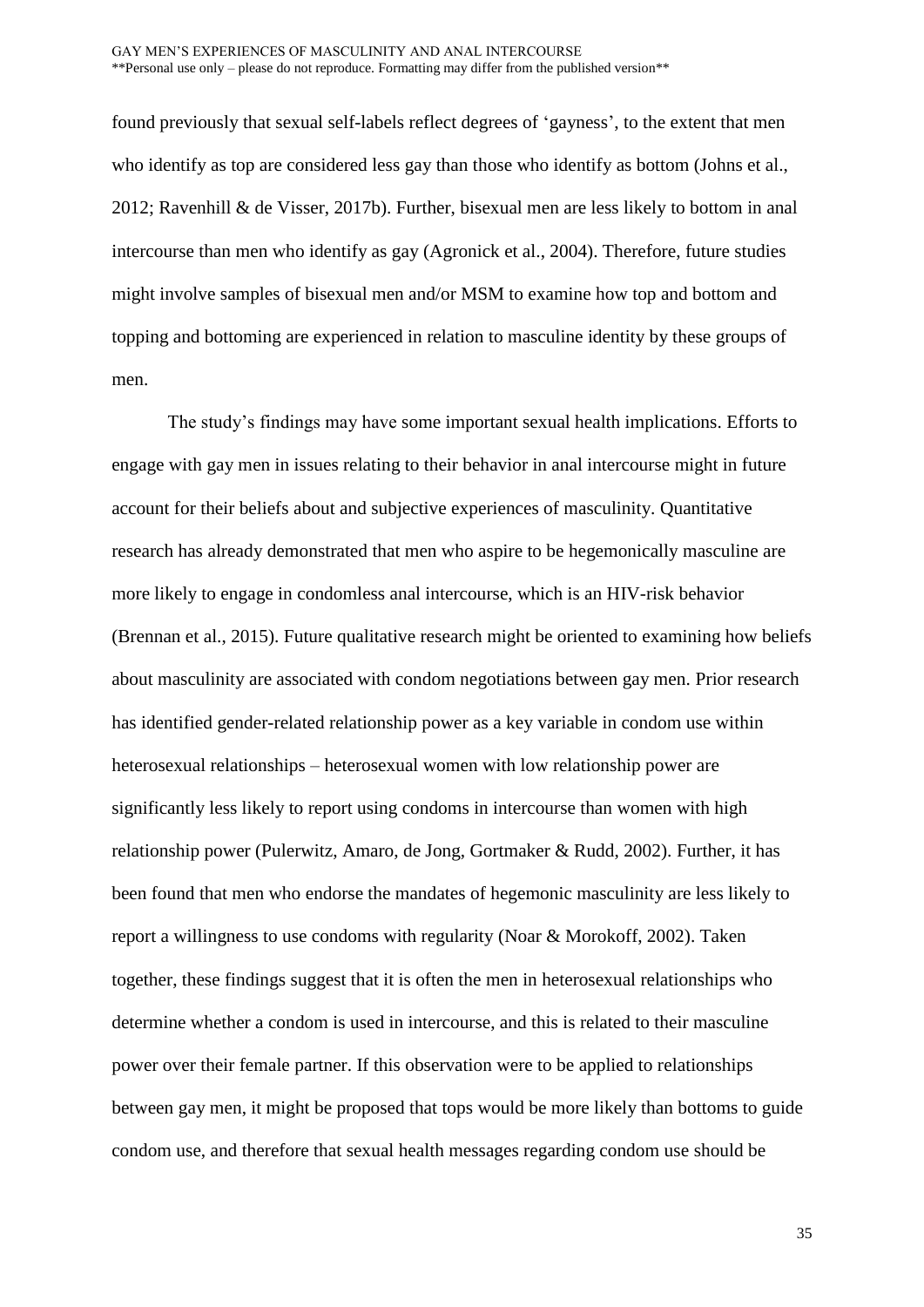oriented to targeting men who are typically insertive in anal intercourse. However, the findings from this study imply that bottoms can also feel powerful (and masculine) in anal intercourse, meaning that condom use negotiations between gay men may be more complex. As the data in this study suggest, stereotypic gender scripts associated with anal intercourse are powerful, as much as they are also queered. Therefore, one practical implication of the findings may be to design sexual health messages that draw attention to bottom men's possibilities for power, and therefore for being active in condom use decision making.

#### **Conclusion**

The results of this study suggest that beliefs about masculinity and masculine identity may be associated with sexual self-label presentation, self-label identification, position decision making and experiences during anal intercourse. Gay men who endorsed hegemonic masculinity and who valued their own expressions of masculinity were more likely to view sexual self-labels as gendered in hegemonic masculinity terms. Many of the participants in this study conceptualized sexual self-labels as distinct from positioning practices, which were often described as gendered experiences. Stereotypic gender scripts even guided the sexual positioning behavior of gay men who were unconcerned with their own masculinity and who did not endorse hegemonic masculinity. However, the study identified many examples of where participants challenged the dominance of the hegemonic masculinity discourse, by queering the stereotypic gender scripts it prescribes. This suggests that some gay men may be active in producing novel configurations of gender in anal intercourse.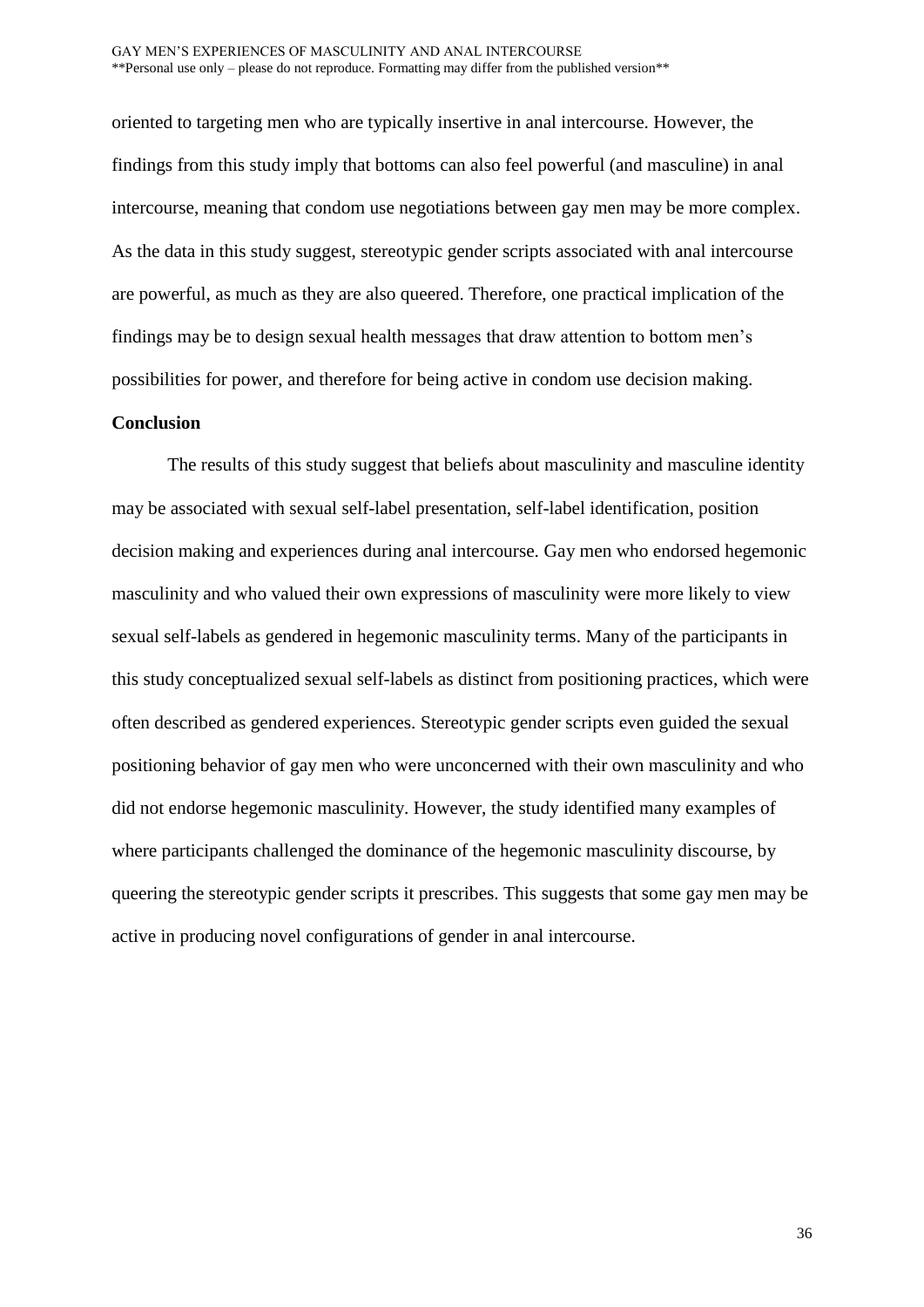#### **References**

- Agronick, G., O'Donnell, L., Stueve, A., Doval, A. S., Duran, R., & Vargo, S. (2004). Sexual behaviors and risks among bisexually- and gay-identified young Latino men. *AIDS and Behavior*, *8*, 185–197. doi:10.1023/B:AIBE.0000030249.11679.d0
- Bersani, L. (2010). Is the rectum a grave? In L. Bersani (Ed.), Is The Rectum A Grave? And Other Essays (pp. 3–30). Chicago, IL: The University of Chicago Press
- Borgeson, K., & Valeri, R. (2015). Gay skinheads: Negotiating a gay identity in a culture of traditional masculinity. *The Journal of Men's Studies*, *23*, 44–62. doi:10.1177/1060826514561975
- Brennan, D. J., Souleymanov, R., George, C., Newman, P. A., Hart, T. A., Asakura, K., & Betancourt, G. (2015). Masculinity, muscularity, and HIV sexual risk among gay and bisexual men of color. *Psychology of Men & Masculinity*, *16*, 393–403. doi:10.1037/a0038725
- Carballo–Diéguez, A., Dolezal, C., Nieves, L., Díaz, F., Decena, C., & Balan, I. (2004). Looking for a tall, dark, macho man … Sexual-role behavior variations in Latino gay and bisexual men. *Culture, Health & Sexuality*, *6*, 159–171. doi:10.1080/13691050310001619662
- Clarkson, J. (2006). 'Everyday Joe' versus 'Pissy, bitchy, queens': Gay masculinity on StraightActing.com. *The Journal of Men's Studies*, *14*, 191–207. doi:10.3149/jms.1402.191
- Connell, R. W. (1995). *Masculinities*. Berkeley, CA: University of California Press
- Connell, R. W., & Messerschmidt, J. W. (2005). Hegemonic masculinity: Rethinking the concept. *Gender & Society*, *19*, 829–859. doi:10.1177/0891243205278639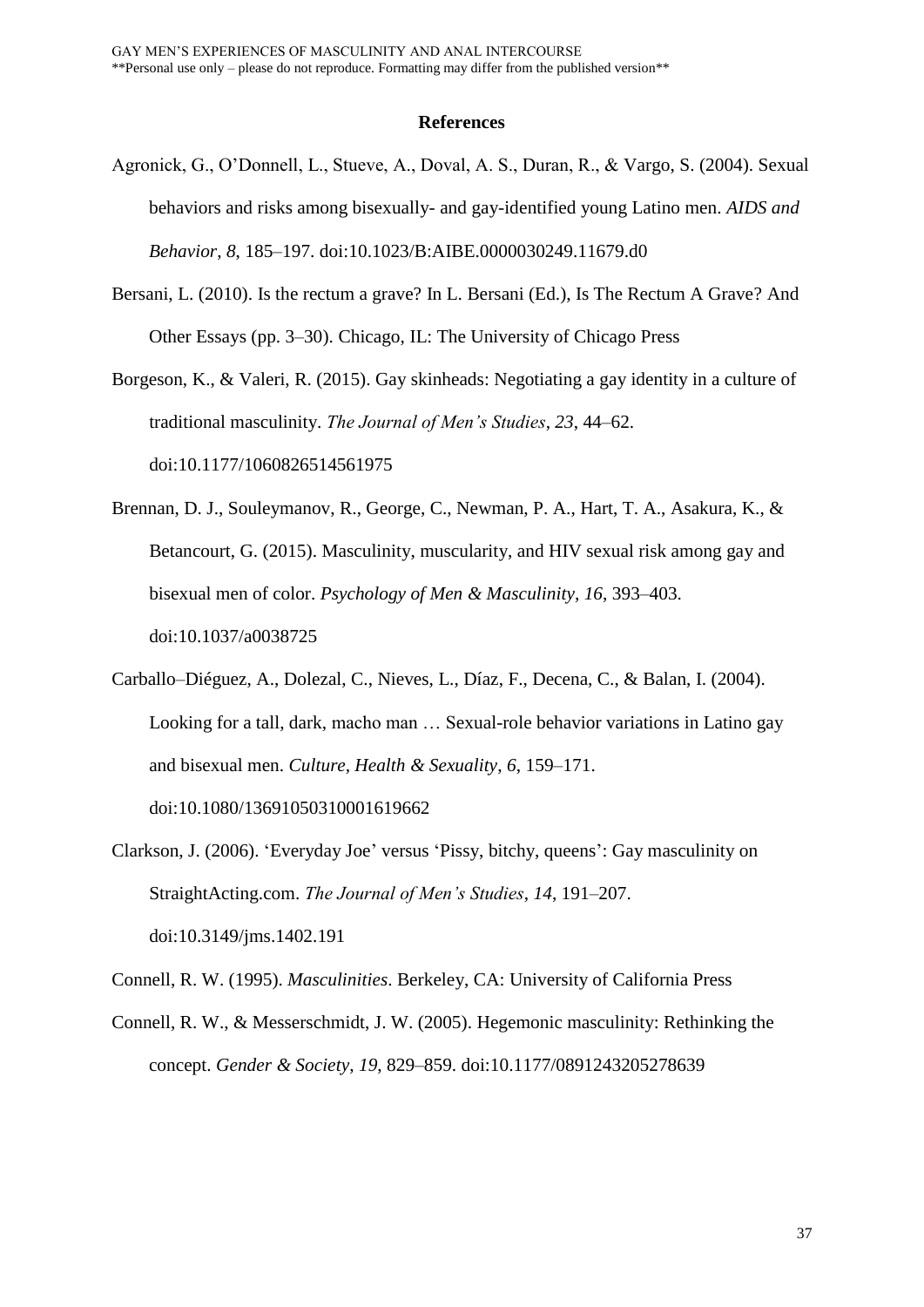- Dangerfield, D. T., Smith, L. R., Williams, J., Unger, J., & Bluthenthal, R. (2017). Sexual positioning among men who have sex with men: A narrative review. *Archives of Sexual Behavior, 46*, 869–884. doi:10.1007/s10508-016-0738-y
- de Visser, R. O., Smith, J. A., & McDonnell, E. J. (2009). 'That's not masculine': Masculine capital and health-related behavior. *Journal of Health Psychology*, *14*, 1047–1058. doi:10.1177/1359105309342299
- Dowsett, G. (1996). Practicing Desire: Homosexual Sex in the Era of AIDS. Stanford, CA: Stanford University Press
- Dowsett, G. W. (2000). Bodyplay: Corporeality in a discursive silence. In R. Parker, R. M. Barbosa, & P. Aggleton (Eds.), Framing the Sexual Subject: The Politics of Gender, Sexuality, and Power (pp. 29–45). Berkeley, CA: University of California Press.
- Dowsett, G. W., Williams, H., Ventuneac, A., & Carballo-Diéguez, A. (2008). 'Taking it like a man': Masculinity and barebacking online. *Sexualities*, *11*, 121–141. doi:10.1177/1363460707085467
- Dunlap, A. (2016). Changes in coming out milestones across five age cohorts. *Journal of Gay & Lesbian Social Services*, *28*, 20–38. doi:10.1080/10538720.2016.1124351
- Eguchi, S. (2009). Negotiating hegemonic masculinity: The rhetorical strategy of 'straightacting' among gay men. *Journal of Intercultural Communication Research*, *38*, 193– 209. doi:10.1080/17475759.2009.508892
- Flowers, P., Hart, G., & Marriott, C. (1999). Constructing sexual health: gay men and 'risk' in the context of a public sex environment. *Journal of Health Psychology*, *4*, 483–495. doi:10.1177/135910539900400403
- Gil, S. (2007). A narrative exploration of gay men's sexual practices as a dialectical dialogue. *Sexual and Relationship Therapy*, *22*, 63–75. doi:10.1080/14681990600861057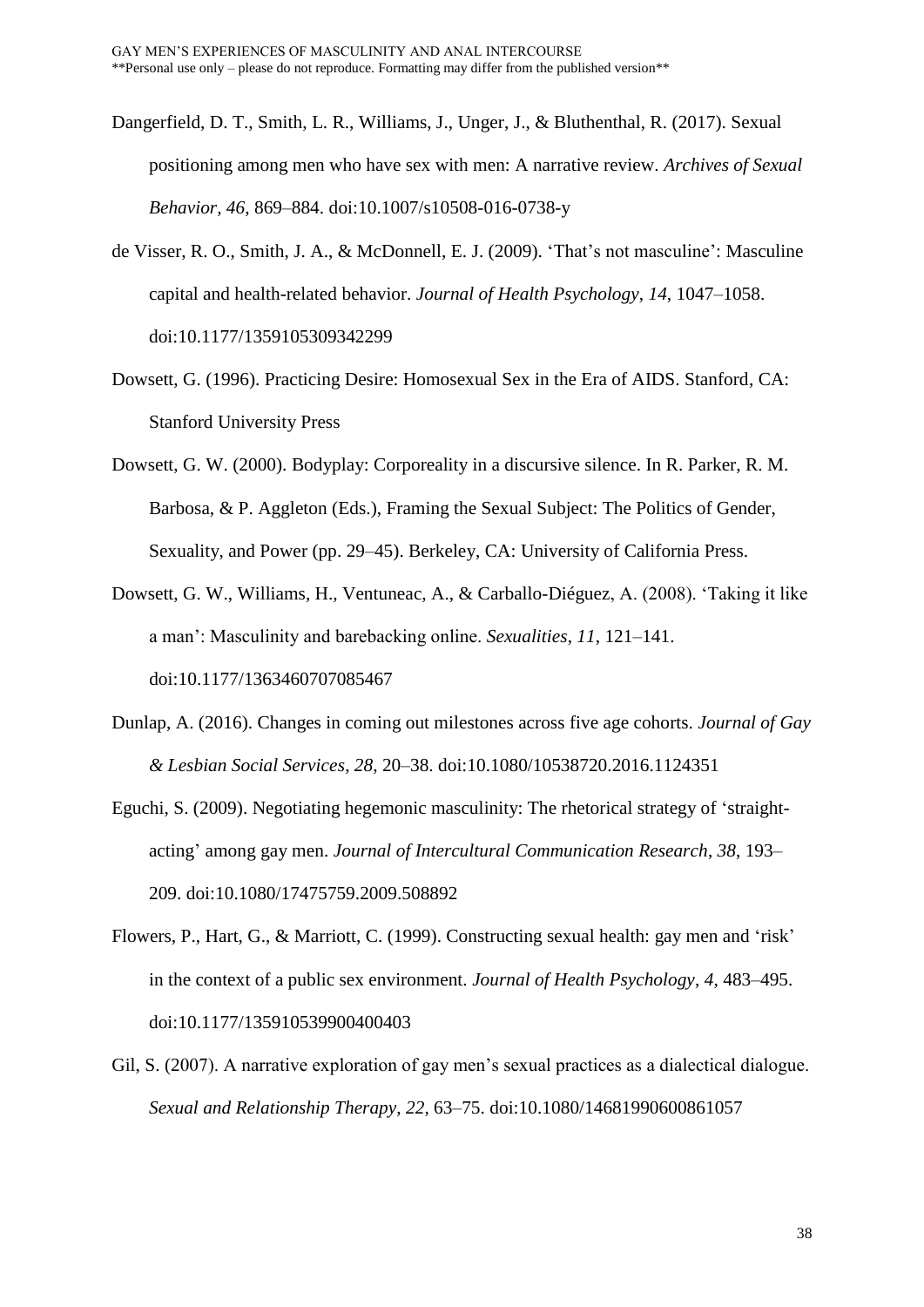- Grulich, A. E., de Visser, R. O., Badcock, P. B., Smith, A. M. A., Heywood, W., Richters, J., . . . Simpson, J. M. (2014). Homosexual experience and recent homosexual encounters: the second Australian study of health and relationships. *Sexual Health, 11*, 439–450. doi:10.1071/SH14122
- Hart, T. A., Wolitski, R. J., Purcell, D. W., Gómez, C., & Halkitis, P. (2003). Sexual behavior among HIV-positive men who have sex with men: What's in a label? *The Journal of Sex Research, 40*, 179–188. Retrieved from http://www.jstor.org/stable/3813754
- Hoppe, T. (2011). Circuits of power, circuits of pleasure: Sexual scripting in gay men's bottom narratives. *Sexualities*, *14*, 193–217. doi:10.1177/1363460711399033
- Johns, M. M., Pingel, E., Eisenberg, A., Santana, M. L., & Bauermeister, J. (2012). Butch tops and femme bottoms? Sexual positioning, sexual decision making, and gender roles among young gay men. *American Journal of Men's Health*, *6*, 505–518. doi:10.1177/1557988312455214
- Kiguwa, P. (2015). 'I provide the pleasure, I control it': Sexual pleasure and 'bottom' identity constructs amongst gay youth in a Stepping Stones workshop. *Reproductive Health Matters*, *23*(46), 117–126. doi:10.1016/j.rhm.2015.11.016
- Kippax, S., & Smith, G. (2001). Anal intercourse and power in sex between men. *Sexualities*, *4*, 413–434. doi:10.1177/136346001004004002
- Larkin, M, Watts S, & Clifton, E. (2006). Giving voice and making sense in Interpretative Phenomenological Analysis. *Qualitative Research in Psychology, 3*, 102–120 doi:10.1191/1478088706qp062oa
- Lyons, A., & Hosking, W. (2014). Health disparities among common subcultural identities of young gay men: physical, mental, and sexual health. *Archives of Sexual Behavior*, *43*, 1621–1635. doi:10.1007/s10508-014-0315-1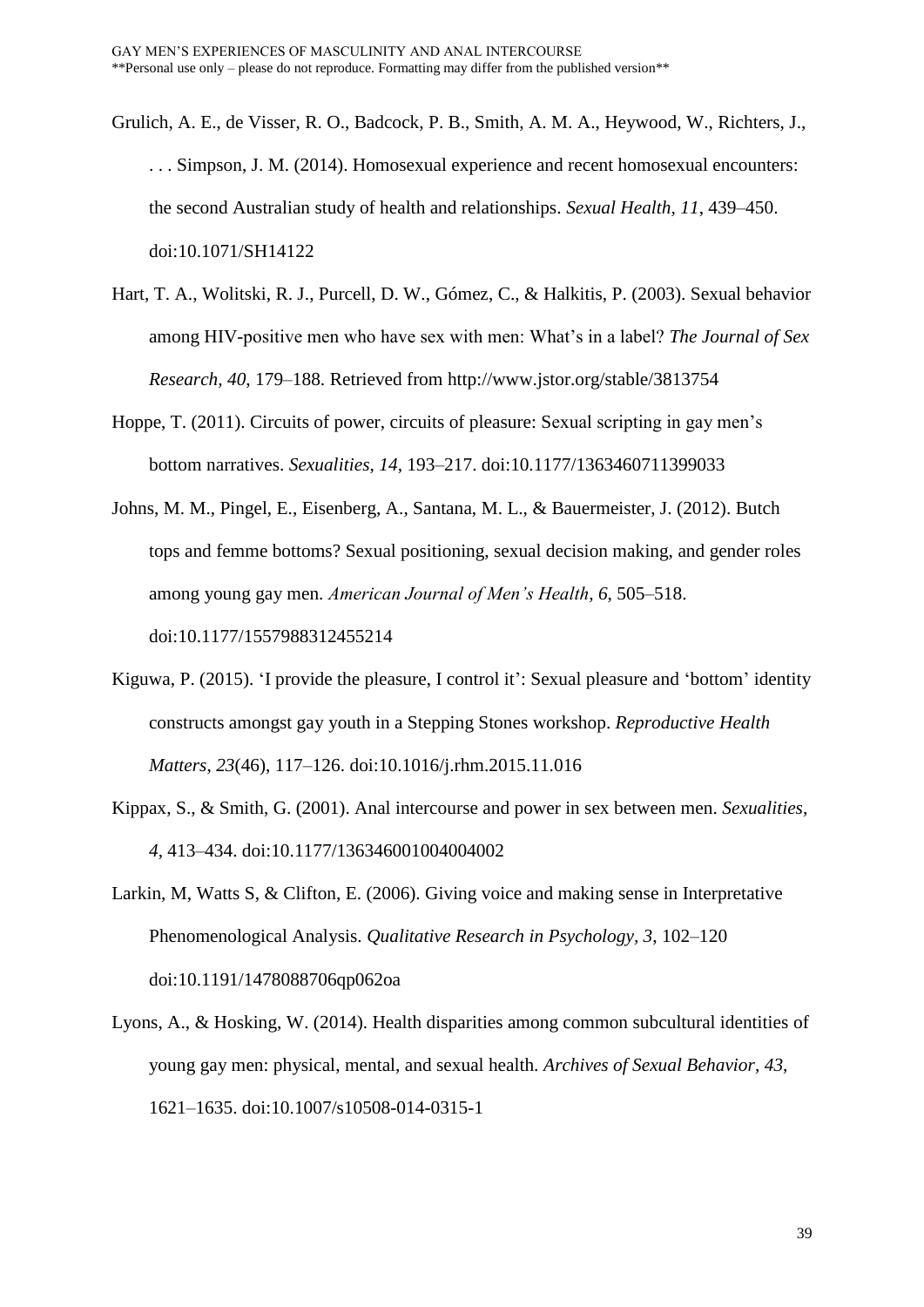- Lyons, A., Pitts, M., & Grierson, J. (2013). Versatility and HIV vulnerability: Patterns of insertive and receptive anal sex in a national sample of older Australian gay men. *AIDS and Behavior*, *17*, 1370–1377. doi:10.1007/s10461-012-0332-9
- Moskowitz, D. A, & Hart, T. A. (2011). The influence of physical body traits and masculinity on anal sex roles in gay and bisexual men. *Archives of Sexual Behavior*, *40*, 835–841. doi:10.1007/s10508-011-9754-0
- Moskowitz, D. A., Rieger, G., & Roloff, M. E. (2008). Tops, bottoms and versatiles. *Sexual and Relationship Therapy*, *23*, 191–202. doi:10.1080/14681990802027259
- Moskowitz, D. A., & Roloff, M. E. (2017). Recognition and construction of top, bottom, and versatile orientations in gay/bisexual men. *Archives of Sexual Behavior*, *46*, 276–285. doi:10.1007/s10508-016-0810-7
- Noar, S. M., & Morokoff, P. J. (2002). The relationship between masculinity ideology, condom attitudes, and condom use stage of change: A structural equation modeling approach. *International Journal of Men's Health*, *1*, 43–58. doi:10.3149/jmh.0101.43
- Pachankis, J. E., Buttenwieser, I. G., Bernstein, L. B., & Bayles, D. O. (2013). A longitudinal, mixed methods study of sexual position identity, behavior, and fantasies among young sexual minority men. *Archives of Sexual Behavior*, *42*, 1241–1253. doi:10.1007/s10508-013-0090-4
- Patel, P., Borkowf, C. B., Brooks, J. T., Lasry, A., Lansky, A., & Mermin, J. (2014). Estimating per-act HIV transmission risk. *Aids*, *28*, 1509–1519. doi:10.1097/QAD.0000000000000298
- Pulerwitz, J., Amaro, H., de Jong, W., Gortmaker, S. L., & Rudd, R. (2002). Relationship power, condom use and HIV risk among women in the USA. *AIDS Care*, *14*, 789–800. doi:10.1080/0954012021000031868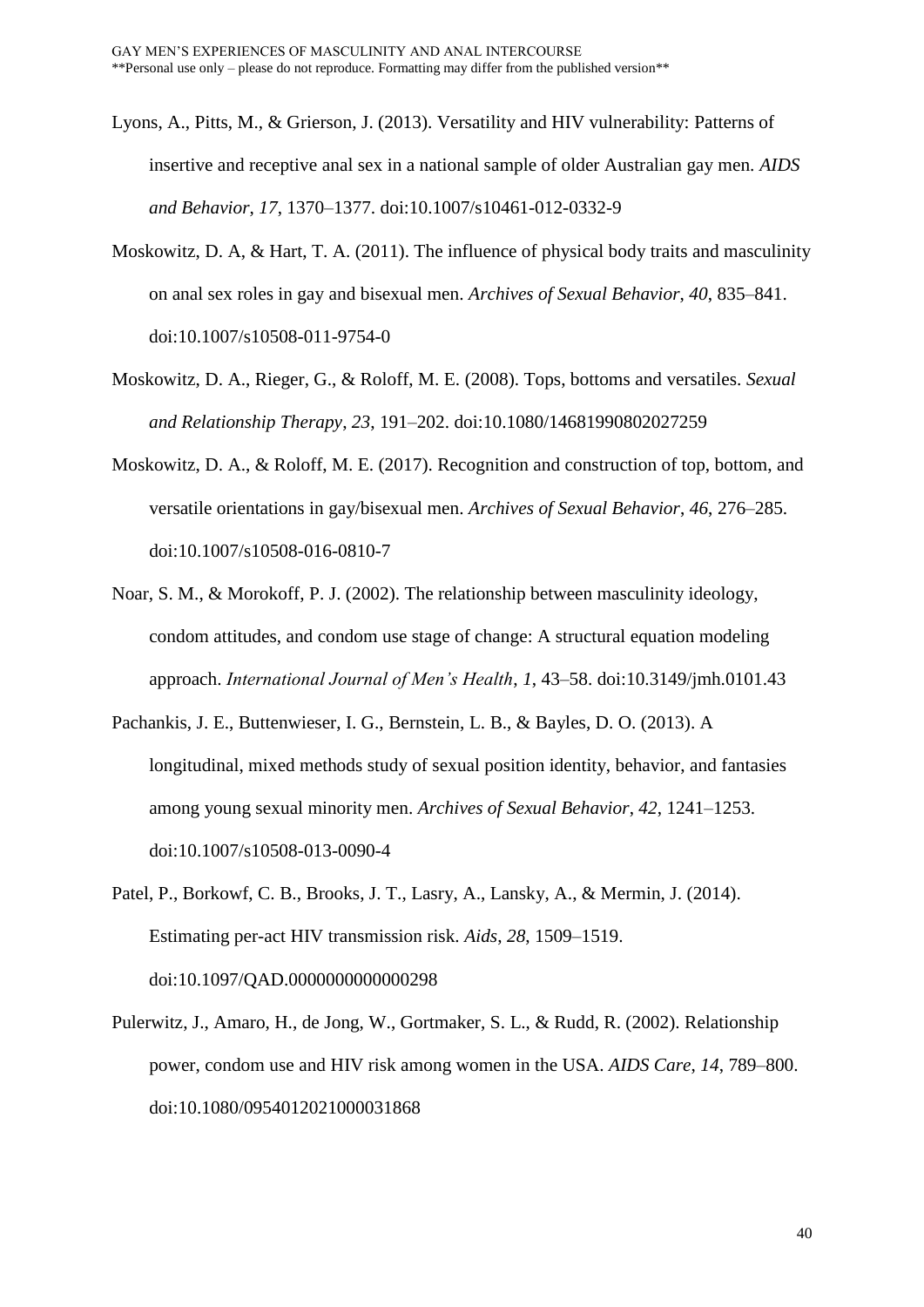- Ravenhill, J. P., & de Visser, R. O. (2017a). Perceptions of gay men's masculinity are influenced by their sexual self-label, voice quality, and physique. *Psychology & Sexuality, 8*, 208–222. doi: 10.1080/19419899.2017.1343746
- Ravenhill, J. P., & de Visser, R. O. (2017b). 'There are too many gay categories now: Discursive constructions of gay masculinity.' *Psychology of Men & Masculinity*, *18*, 321-330. doi: 10.1037/men0000057
- Rissel, C., Badcock, P. B., Smith, A. M., Richters, J., de Visser, R. O., Grulich, A. E., & Simpson, J. M. (2014). Heterosexual experience and recent heterosexual encounters among Australian adults: the Second Australian Study of Health and Relationships. *Sexual health*, *11*, 416-426. doi:10.1071/SH14105
- Smith, J. A. (1996). Beyond the divide between cognition and discourse: Using interpretative phenomenological analysis in health psychology. *Psychology and Health*, *11*, 261–271. doi:10.1080/08870449608400256
- Smith, J. A., Larkin, M. H., & Flowers, P. (2009). *Interpretative Phenomenological Analysis: Theory, Method and Research*. London: Sage.
- Taywaditep, K. J. (2001). Marginalization among the marginalized: Gay men's antieffeminacy attitudes. *Journal of Homosexuality*, *42*, 1–28. doi:/10.1300/J082v42n01
- Thompson, E. H., Pleck, J. H., & Ferrera, D. L. (1992). Men and masculinities: Scales for masculinity ideology and masculinity-related constructs. *Sex Roles*, *27*, 573–607. doi:10.1007/BF02651094
- Tskhay, K. O., & Rule, N. O. (2013). Accurate identification of a preference for insertive versus receptive intercourse from static facial cues of gay men. *Archives of Sexual Behavior*, *42*, 1217–1222. doi:10.1007/s10508-013-0092-2

Wegesin, D.J. & Meyer-Bahlburg, H.F. (2000). Top/bottom self-label, anal sex practices,